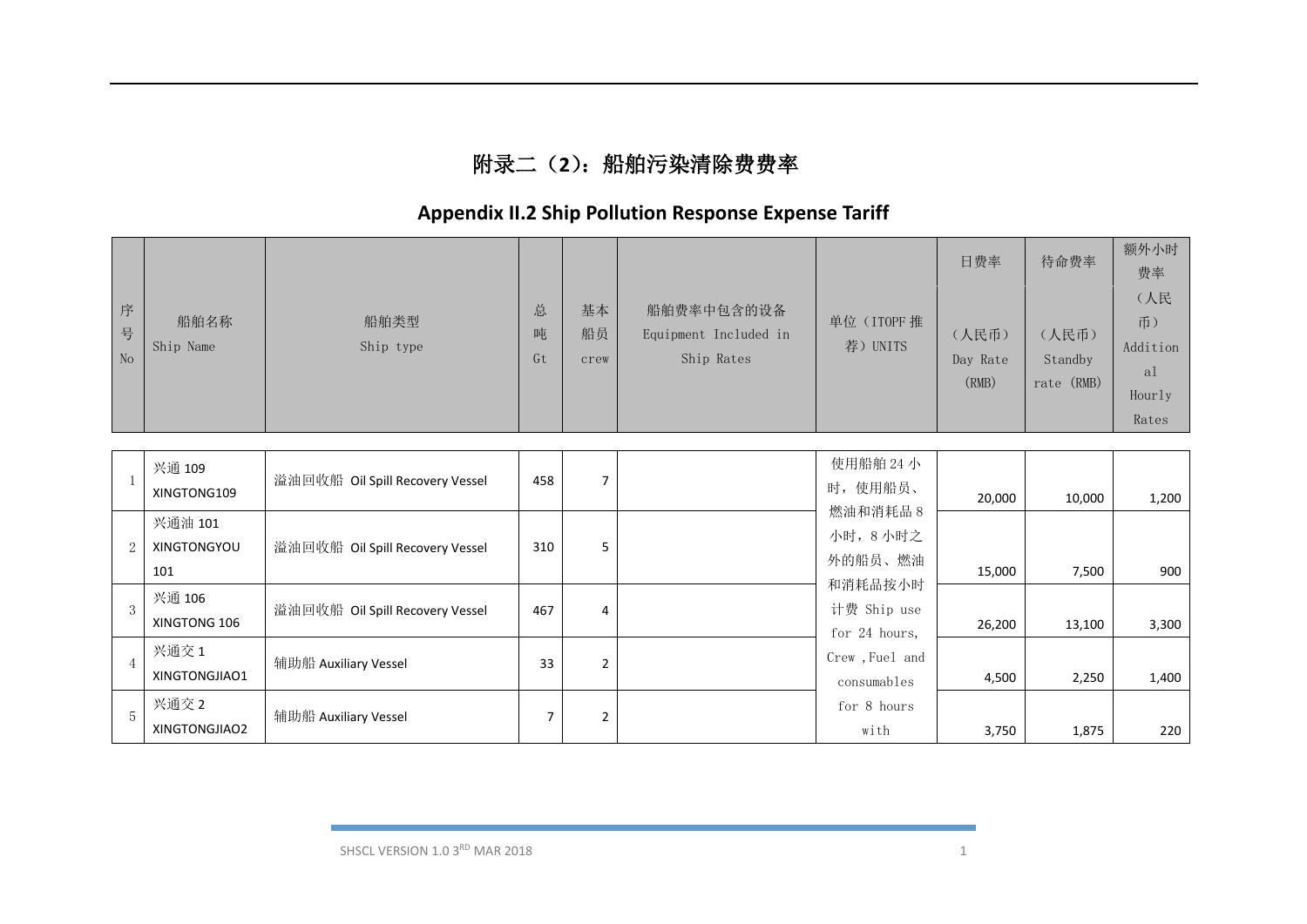| hourly Rates<br>兴通交 5<br>$\overline{7}$<br>辅助船 Auxiliary Vessel<br>28<br>$\overline{2}$<br>XINGTONGJIAO5<br>4,500<br>2,250<br>兴通交 6<br>8<br>辅助船 Auxiliary Vessel<br>28<br>$\overline{2}$<br>XINGTONGJIAO6<br>4,500<br>2,250<br>兴通交 7<br>9<br>辅助船 Auxiliary Vessel<br>28<br>$\overline{2}$<br>XINGTONGJIAO7<br>4,500<br>2,250<br>兴通渡1<br>10<br>辅助船 Auxiliary Vessel<br>50<br>$\overline{2}$<br>XINGTONGDU1<br>4,500<br>2,250<br>兴通 103<br>11<br>辅助船 Auxiliary Vessel<br>127<br>4<br>XINGTONG103<br>6,000<br>3,000<br>中德 01<br>船用喷洒装置 PS120 1 套<br>12<br>溢油回收船 Oil Spill Recovery Vessel<br>$\overline{4}$<br>412<br>ZHONGDE 01<br>Spray System PS120 1 Set<br>26,000<br>13,000<br>4,000<br>船用喷洒装置 PS120 1 套船<br>新洋 9<br>13<br>用喷洒装置 PS120 1 套<br>溢油回收船 Oil Spill Recovery Vessel<br>298<br>3<br>XINYANG 9<br>Spray System PS120 1 Set<br>4,000<br>26,000<br>13,000<br>新仁恒 01<br>14<br>辅助船 Auxiliary Vessel<br>3<br>229 | $6\phantom{1}6$ | 兴通交 3         | 辅助船 Auxiliary Vessel | 10 | $\overline{2}$ | additional |        |       |       |
|-----------------------------------------------------------------------------------------------------------------------------------------------------------------------------------------------------------------------------------------------------------------------------------------------------------------------------------------------------------------------------------------------------------------------------------------------------------------------------------------------------------------------------------------------------------------------------------------------------------------------------------------------------------------------------------------------------------------------------------------------------------------------------------------------------------------------------------------------------------------------------------------------------------------------|-----------------|---------------|----------------------|----|----------------|------------|--------|-------|-------|
|                                                                                                                                                                                                                                                                                                                                                                                                                                                                                                                                                                                                                                                                                                                                                                                                                                                                                                                       |                 | XINGTONGJIAO3 |                      |    |                | hours at   | 2,500  | 1,250 | 125   |
|                                                                                                                                                                                                                                                                                                                                                                                                                                                                                                                                                                                                                                                                                                                                                                                                                                                                                                                       |                 |               |                      |    |                |            |        |       |       |
|                                                                                                                                                                                                                                                                                                                                                                                                                                                                                                                                                                                                                                                                                                                                                                                                                                                                                                                       |                 |               |                      |    |                |            |        |       | 1,400 |
|                                                                                                                                                                                                                                                                                                                                                                                                                                                                                                                                                                                                                                                                                                                                                                                                                                                                                                                       |                 |               |                      |    |                |            |        |       |       |
|                                                                                                                                                                                                                                                                                                                                                                                                                                                                                                                                                                                                                                                                                                                                                                                                                                                                                                                       |                 |               |                      |    |                |            |        |       | 1,400 |
|                                                                                                                                                                                                                                                                                                                                                                                                                                                                                                                                                                                                                                                                                                                                                                                                                                                                                                                       |                 |               |                      |    |                |            |        |       |       |
|                                                                                                                                                                                                                                                                                                                                                                                                                                                                                                                                                                                                                                                                                                                                                                                                                                                                                                                       |                 |               |                      |    |                |            |        |       | 1,400 |
|                                                                                                                                                                                                                                                                                                                                                                                                                                                                                                                                                                                                                                                                                                                                                                                                                                                                                                                       |                 |               |                      |    |                |            |        |       |       |
|                                                                                                                                                                                                                                                                                                                                                                                                                                                                                                                                                                                                                                                                                                                                                                                                                                                                                                                       |                 |               |                      |    |                |            |        |       | 1,400 |
|                                                                                                                                                                                                                                                                                                                                                                                                                                                                                                                                                                                                                                                                                                                                                                                                                                                                                                                       |                 |               |                      |    |                |            |        |       |       |
|                                                                                                                                                                                                                                                                                                                                                                                                                                                                                                                                                                                                                                                                                                                                                                                                                                                                                                                       |                 |               |                      |    |                |            |        |       | 1,600 |
|                                                                                                                                                                                                                                                                                                                                                                                                                                                                                                                                                                                                                                                                                                                                                                                                                                                                                                                       |                 |               |                      |    |                |            |        |       |       |
|                                                                                                                                                                                                                                                                                                                                                                                                                                                                                                                                                                                                                                                                                                                                                                                                                                                                                                                       |                 |               |                      |    |                |            |        |       |       |
|                                                                                                                                                                                                                                                                                                                                                                                                                                                                                                                                                                                                                                                                                                                                                                                                                                                                                                                       |                 |               |                      |    |                |            |        |       |       |
|                                                                                                                                                                                                                                                                                                                                                                                                                                                                                                                                                                                                                                                                                                                                                                                                                                                                                                                       |                 |               |                      |    |                |            |        |       |       |
|                                                                                                                                                                                                                                                                                                                                                                                                                                                                                                                                                                                                                                                                                                                                                                                                                                                                                                                       |                 |               |                      |    |                |            |        |       |       |
|                                                                                                                                                                                                                                                                                                                                                                                                                                                                                                                                                                                                                                                                                                                                                                                                                                                                                                                       |                 |               |                      |    |                |            |        |       |       |
|                                                                                                                                                                                                                                                                                                                                                                                                                                                                                                                                                                                                                                                                                                                                                                                                                                                                                                                       |                 |               |                      |    |                |            |        |       |       |
|                                                                                                                                                                                                                                                                                                                                                                                                                                                                                                                                                                                                                                                                                                                                                                                                                                                                                                                       |                 | XINRENHENG 01 |                      |    |                |            | 11,000 | 5,500 | 2,000 |
| 海纳 01<br>15<br>辅助船 Auxiliary Vessel<br>229<br>3                                                                                                                                                                                                                                                                                                                                                                                                                                                                                                                                                                                                                                                                                                                                                                                                                                                                       |                 |               |                      |    |                |            |        |       |       |
| HAINA 01<br>11,000<br>5,500                                                                                                                                                                                                                                                                                                                                                                                                                                                                                                                                                                                                                                                                                                                                                                                                                                                                                           |                 |               |                      |    |                |            |        |       | 2,000 |
| 环渤海油 6                                                                                                                                                                                                                                                                                                                                                                                                                                                                                                                                                                                                                                                                                                                                                                                                                                                                                                                |                 |               |                      |    |                |            |        |       |       |
| 22<br>溢油回收船 Oil Spill Recovery Vessel<br>497<br>5<br>HUANBOHAIYOU 6<br>78,600<br>39,300                                                                                                                                                                                                                                                                                                                                                                                                                                                                                                                                                                                                                                                                                                                                                                                                                               |                 |               |                      |    |                |            |        |       | 3,275 |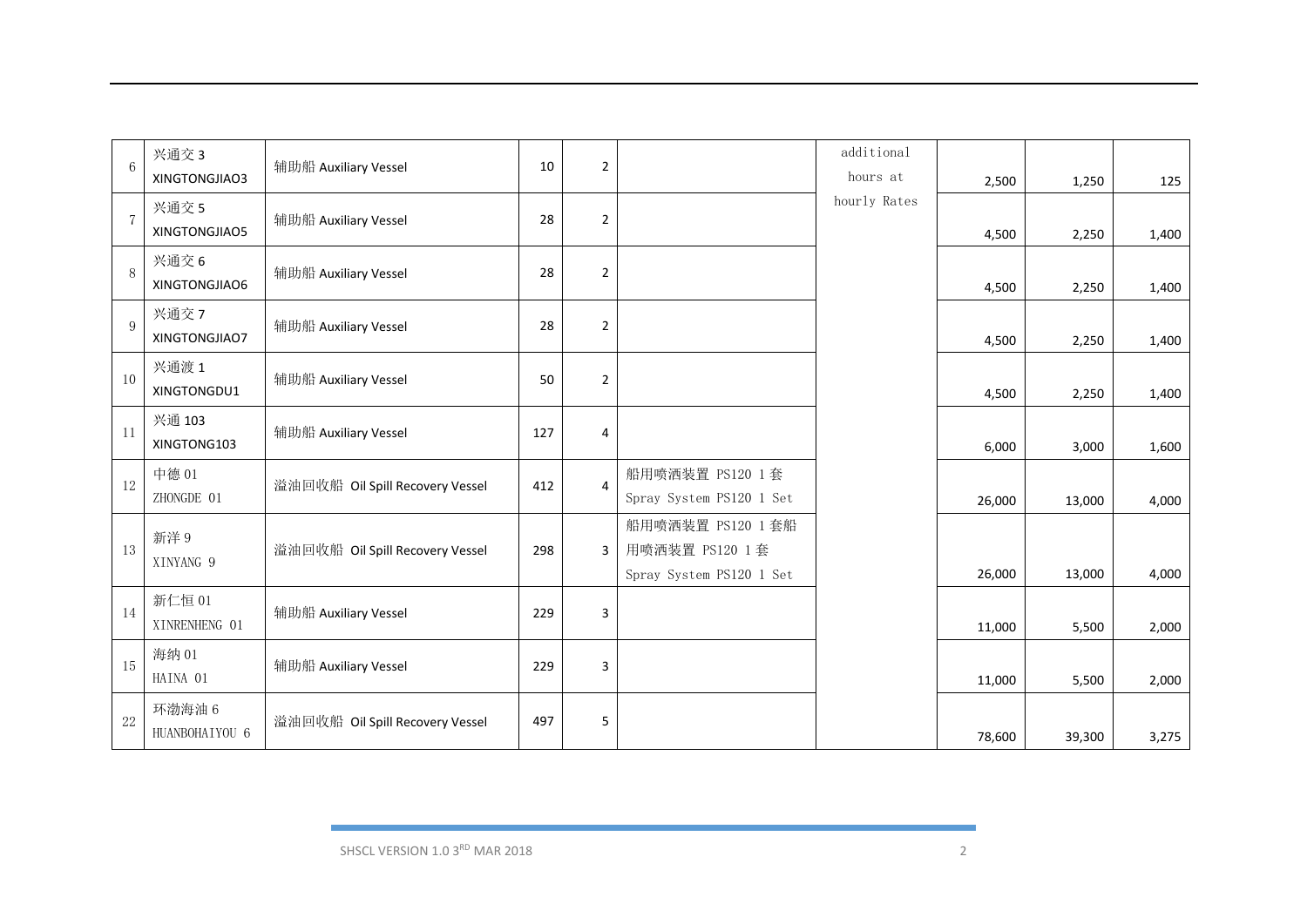|        | 环渤海环保油 3       |                                 |         |                  |  |        |        |       |
|--------|----------------|---------------------------------|---------|------------------|--|--------|--------|-------|
| 23     | HUANBOHAI      | 溢油回收船 Oil Spill Recovery Vessel | 365     | 4                |  |        |        |       |
|        | HUANBAOYOU3    |                                 |         |                  |  | 56,100 | 28,050 | 2,338 |
| 24     | 环渤海油 1         | 溢油回收船 Oil Spill Recovery Vessel | 137     |                  |  |        |        |       |
|        | HUANBOHAIYOU 1 |                                 |         | 4                |  | 56,100 | 28,050 | 2,338 |
|        | 环渤海环保1         |                                 |         |                  |  |        |        |       |
| 25     | HUANBOHAI      | 辅助船 Auxiliary Vessel            | 24      | 4                |  |        |        |       |
|        | HUANBA01       |                                 |         |                  |  | 33,600 | 16,800 | 1,400 |
|        | 环渤海环保 2        |                                 |         |                  |  |        |        |       |
| $26\,$ | HUANBOHAI      | 辅助船 Auxiliary Vessel            | 24      | 4                |  |        |        |       |
|        | HUANBA02       |                                 |         |                  |  | 33,600 | 16,800 | 1,400 |
| $27\,$ | 凯胜 07          | 溢油回收船 Oil Spill Recovery Vessel | 307     | 6                |  |        |        |       |
|        | KAISHENG 07    |                                 |         |                  |  | 35,000 | 17,500 | 4,400 |
|        | 胜利海舟 621       |                                 |         |                  |  |        |        |       |
| 28     | SHENGLIHAIZHOU | 溢油回收船 Oil Spill Recovery Vessel | 881     | $\overline{7}$   |  |        |        |       |
|        | 621            |                                 |         |                  |  | 35,000 | 17,500 | 4,400 |
|        | 胜利海舟 622       |                                 |         |                  |  |        |        |       |
| 29     | SHENGLIHAIZHOU | 溢油回收船 Oil Spill Recovery Vessel | 881     | $\overline{7}$   |  |        |        |       |
|        | 622            |                                 |         |                  |  | 35,000 | 17,500 | 4,400 |
| 30     | 瞬丰油 1          | 溢油回收船 Oil Spill Recovery Vessel | 335     | 6                |  |        |        |       |
|        | SHUNFENGYOU 1  |                                 |         |                  |  | 18,000 | 9,000  | 2,250 |
|        | 瞬丰 777         |                                 |         |                  |  |        |        |       |
| 31     | SHUNFENG 777   | 溢油回收船 Oil Spill Recovery Vessel | 497     | $\boldsymbol{6}$ |  | 26,000 | 13,000 | 3,250 |
|        | 瞬丰油 2          |                                 |         |                  |  |        |        |       |
| 32     | SHUNFENGYOU 2  | 辅助船 Auxiliary Vessel            | $1.2\,$ | $\overline{2}$   |  | 1,200  | 600    | 150   |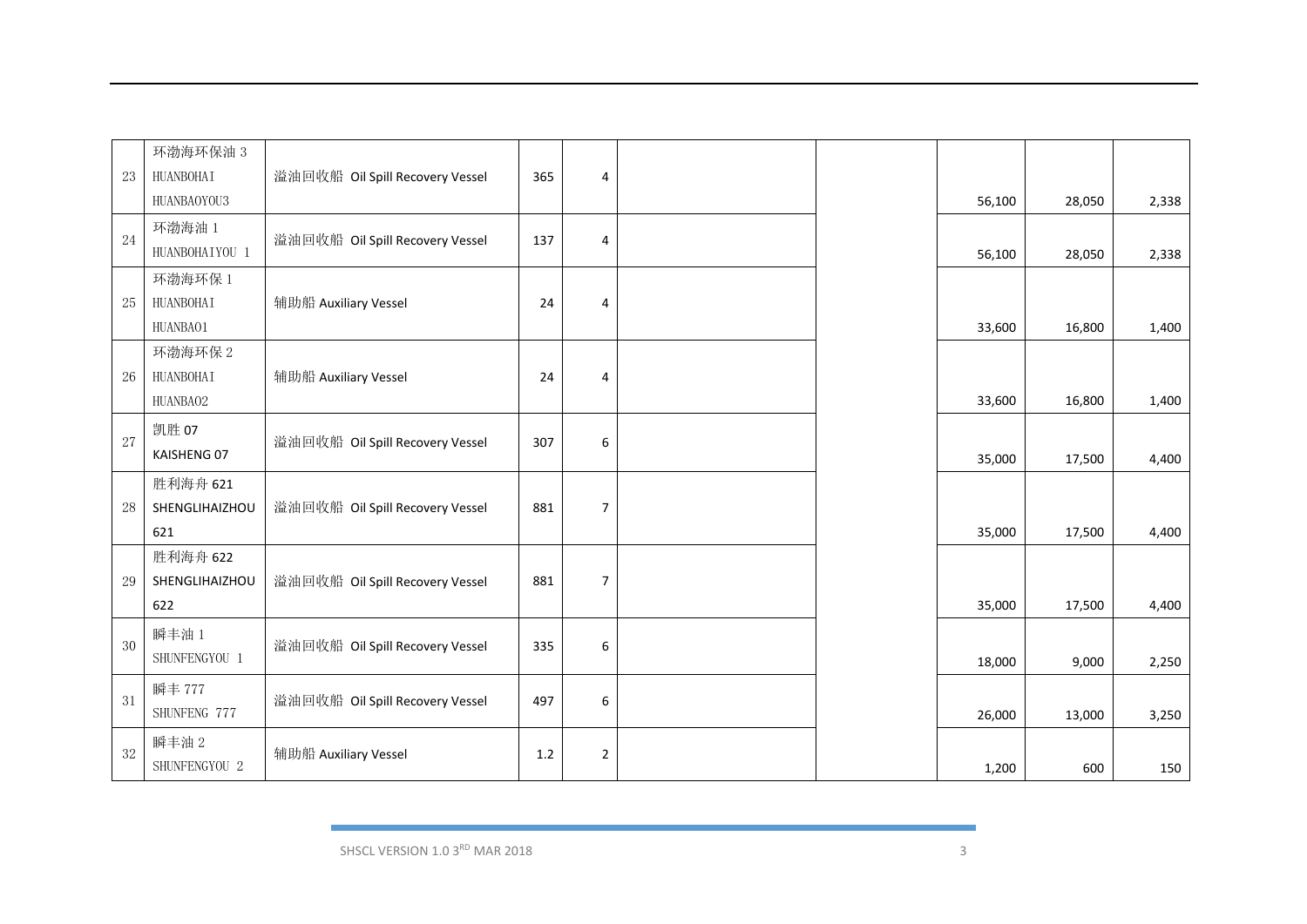| 33 | 瞬丰油 3<br>SHUNFENGYOU 3 | 辅助船 Auxiliary Vessel            | 0.9         | $\overline{2}$ |  | 1,200  | 600    | 150   |
|----|------------------------|---------------------------------|-------------|----------------|--|--------|--------|-------|
|    |                        |                                 |             |                |  |        |        |       |
| 34 | 瞬丰油 4<br>SHUNFENGYOU 4 | 辅助船 Auxiliary Vessel            | 0.5         | $\overline{2}$ |  |        |        |       |
|    |                        |                                 |             |                |  | 1,200  | 600    | 150   |
|    | 辽大中渔 11090             |                                 |             |                |  |        |        |       |
| 35 | LIAODAZHONGYU          | 辅助船 Auxiliary Vessel            | 5           | $\overline{2}$ |  |        |        |       |
|    | 11090                  |                                 |             |                |  | 1,200  | 600    | 150   |
|    | 辽大中渔 11163             |                                 |             |                |  |        |        |       |
| 36 | LIAODAZHONGYU          | 辅助船 Auxiliary Vessel            | $\mathbf 1$ | $\overline{2}$ |  |        |        |       |
|    | 11163                  |                                 |             |                |  | 1,200  | 600    | 150   |
|    | 辽大中渔 11065             |                                 |             |                |  |        |        |       |
| 37 | LIAODAZHONGYU          | 辅助船 Auxiliary Vessel            | 10          | $\overline{2}$ |  |        |        |       |
|    | 11165                  |                                 |             |                |  | 1,200  | 600    | 150   |
|    | 振陵机 1777               |                                 |             |                |  |        |        |       |
| 38 | ZHENLINGJI             | 辅助船 Auxiliary Vessel            | 94          | $\overline{4}$ |  |        |        |       |
|    | 1777                   |                                 |             |                |  | 10,000 | 5,000  | 1,250 |
|    | 鹏达油 2                  |                                 |             |                |  |        |        |       |
| 39 | PENGDAYOU 2            | 溢油回收船 Oil Spill Recovery Vessel | 350         | 5              |  |        |        |       |
|    |                        |                                 |             |                |  | 22,500 | 11,250 | 1,875 |
| 40 | 鹏达清污 2                 | 溢油回收船 Oil Spill Recovery Vessel | 268         | 5              |  |        |        |       |
|    | PENGDAQINGWU 2         |                                 |             |                |  | 18,000 | 9,000  | 1,500 |
|    | 鹏达油 1                  |                                 |             |                |  |        |        |       |
| 41 | PENGDAYOU 1            | 辅助船 Auxiliary Vessel            | 350         | 5              |  | 13,500 | 6,750  | 1,125 |
|    | 恒源油 1                  |                                 |             |                |  |        |        |       |
| 42 | HENGYUANYOU 1          | 辅助船 Auxiliary Vessel            | 350         | 5              |  |        |        |       |
|    |                        |                                 |             |                |  | 13,500 | 6,750  | 1,125 |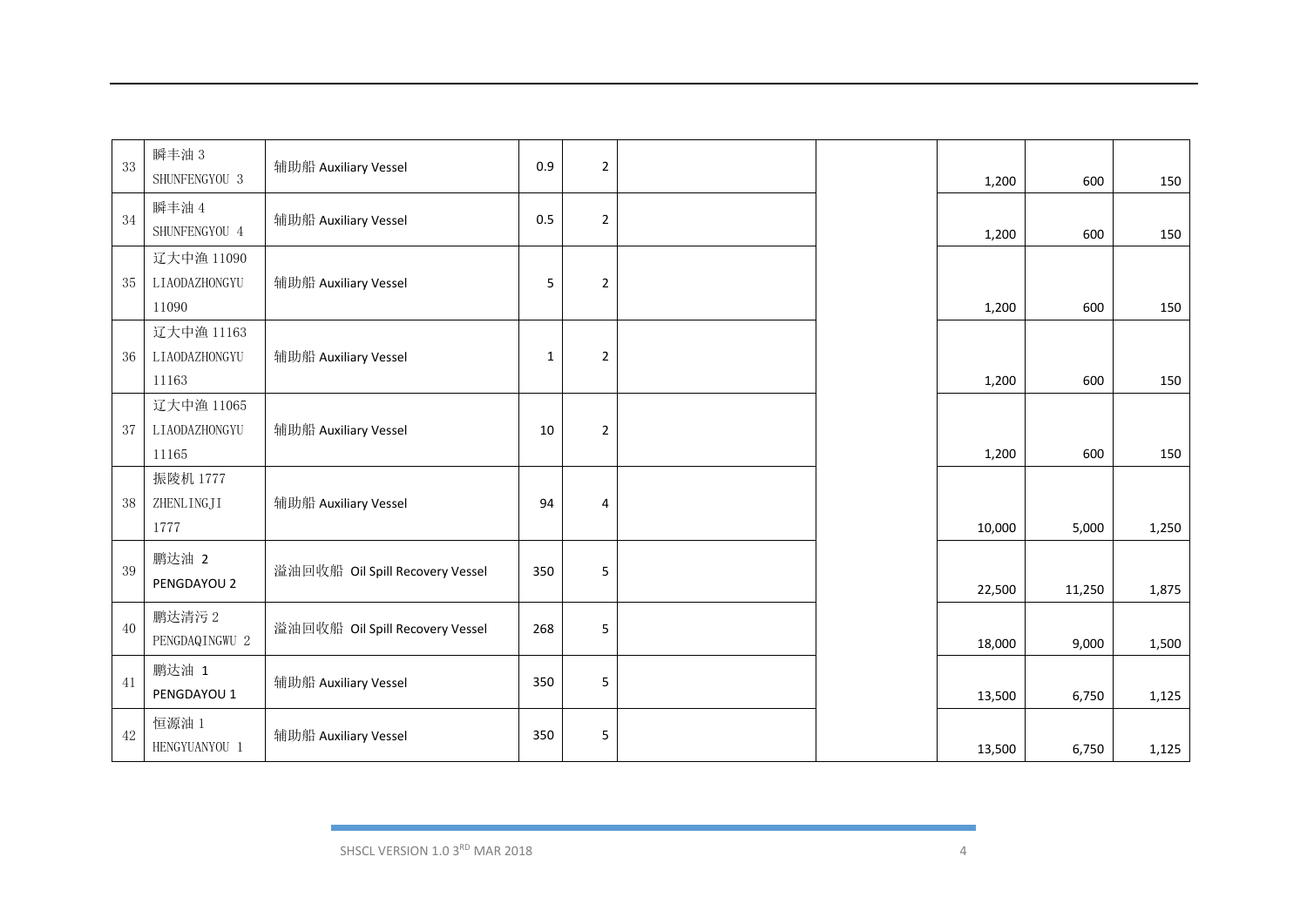| 43 | 运兴1<br>YUNXING 1          | 辅助船 Auxiliary Vessel            | 96  | 3              |                                                                                                                                      | 9,000  | 4,500 | 750   |
|----|---------------------------|---------------------------------|-----|----------------|--------------------------------------------------------------------------------------------------------------------------------------|--------|-------|-------|
| 44 | 北油供 092<br>BEIYOUGONG 092 | 辅助船 Auxiliary Vessel            | 58  | 3              |                                                                                                                                      | 7,000  | 3,500 | 575   |
| 45 | 北油供 151<br>BEIYOUGONG 151 | 辅助船 Auxiliary Vessel            | 37  | 3              |                                                                                                                                      | 7,000  | 3,500 | 575   |
| 46 | 鹏达辅助 1<br>PENGDAFUZHU 1   | 快艇                              | 2.5 | 3              |                                                                                                                                      | 4,500  | 2,250 | 375   |
| 47 | 鹏达油 3<br>PENGDAYOU 3      | 辅助船 Auxiliary Vessel            | 62  | 5              |                                                                                                                                      | 12,000 | 6,000 | 1,000 |
| 48 | 北油 8<br>BEIYOU 8          | 辅助船 Auxiliary Vessel            | 71  | 3              |                                                                                                                                      | 7,500  | 3,750 | 625   |
| 49 | 北油 13<br>BEIYOU 13        | 辅助船 Auxiliary Vessel            | 65  | 3              |                                                                                                                                      | 5,750  | 2,875 | 475   |
| 50 | 鹏达辅助 2<br>PENGDAFUZHU 2   | 摩托艇 Motel boat                  | 22  | $\overline{2}$ |                                                                                                                                      | 7,000  | 3,500 | 575   |
| 51 | 沨源 1<br><b>FENGYUAN 1</b> | 溢油回收船 Oil Spill Recovery Vessel | 321 | $\overline{7}$ | 双侧挂收油机及动力装置一<br>套, 卸载泵一套, 船用消油<br>剂喷洒装置及动力站一套,<br>浮子式围油栏 600 米<br>Skimmer/Pump/ Spray<br>system (1 set each)<br>Black hard Boom 600m | 18,000 | 9,000 | 2,250 |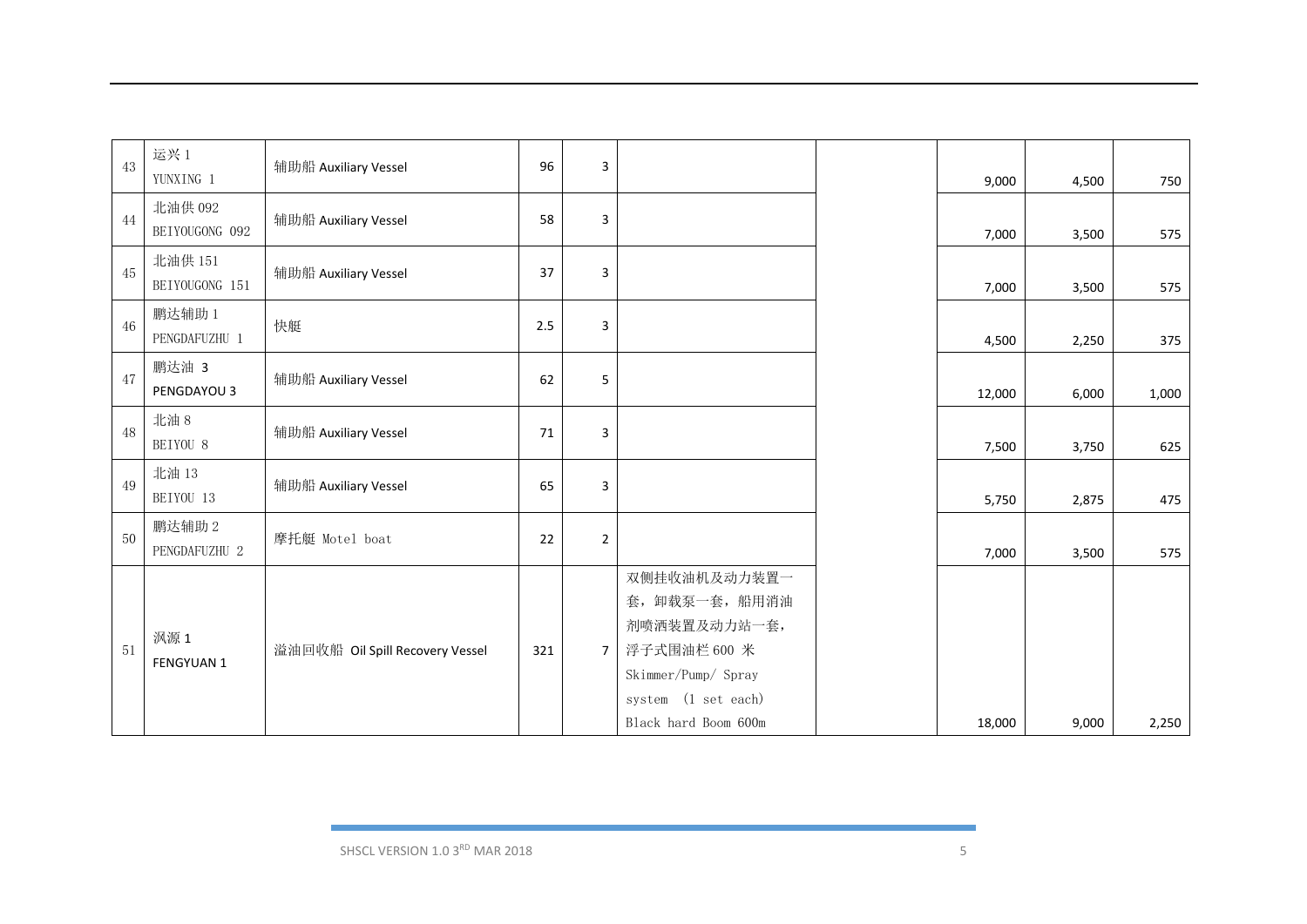| 52 | 沨源 2<br><b>FENGYUAN 2</b>   | 溢油回收船 Oil Spill Recovery Vessel | 297 | $7^{\circ}$ | 双侧挂收油机及动力装置一<br>套, 卸载泵一套, 船用消油<br>剂喷洒装置及动力站一套,<br>浮子式围油栏 600 米<br>Skimmer/Pump/ Spray<br>system (1 set each)<br>Black hard Boom 600m | 18,000 | 9,000 | 2,250 |
|----|-----------------------------|---------------------------------|-----|-------------|--------------------------------------------------------------------------------------------------------------------------------------|--------|-------|-------|
| 53 | 冀丰渔运 002<br>JIFENGYUYUN 002 | 辅助船 Auxiliary Vessel            | 84  | 5           |                                                                                                                                      | 1,800  | 900   | 225   |
| 54 | 沨源 6<br><b>FENGYUAN6</b>    | 辅助船 Auxiliary Vessel            | 33  | 4           |                                                                                                                                      | 1,800  | 900   | 225   |
| 55 | 沨源 8<br><b>FENGYUAN8</b>    | 辅助船 Auxiliary Vessel            | 33  | 4           |                                                                                                                                      | 1,800  | 900   | 225   |
| 56 | 恒创 12<br>HENGCHUANG12       | 溢油回收船 Oil Spill Recovery Vessel | 398 | 4           |                                                                                                                                      | 20000  | 10000 | 3000  |
| 57 | 恒创<br><b>HENGCHUANG</b>     | 溢油回收船 Oil Spill Recovery Vessel | 305 | 5           |                                                                                                                                      | 18000  | 9000  | 2250  |
| 58 | 苏南1<br>SUNAN1               | 溢油回收船 Oil Spill Recovery Vessel | 186 | 6           |                                                                                                                                      | 18000  | 9000  | 2250  |
| 59 | 顺达油 6<br>SHUNDAYOU6         | 溢油回收船 Oil Spill Recovery Vessel | 404 | 5           |                                                                                                                                      | 30000  | 15000 | 4200  |
| 60 | 太和油 005<br>TAIHEYOU005      | 溢油回收船 Oil Spill Recovery Vessel | 115 | $\,2$       |                                                                                                                                      | 10000  | 5,000 | 1,300 |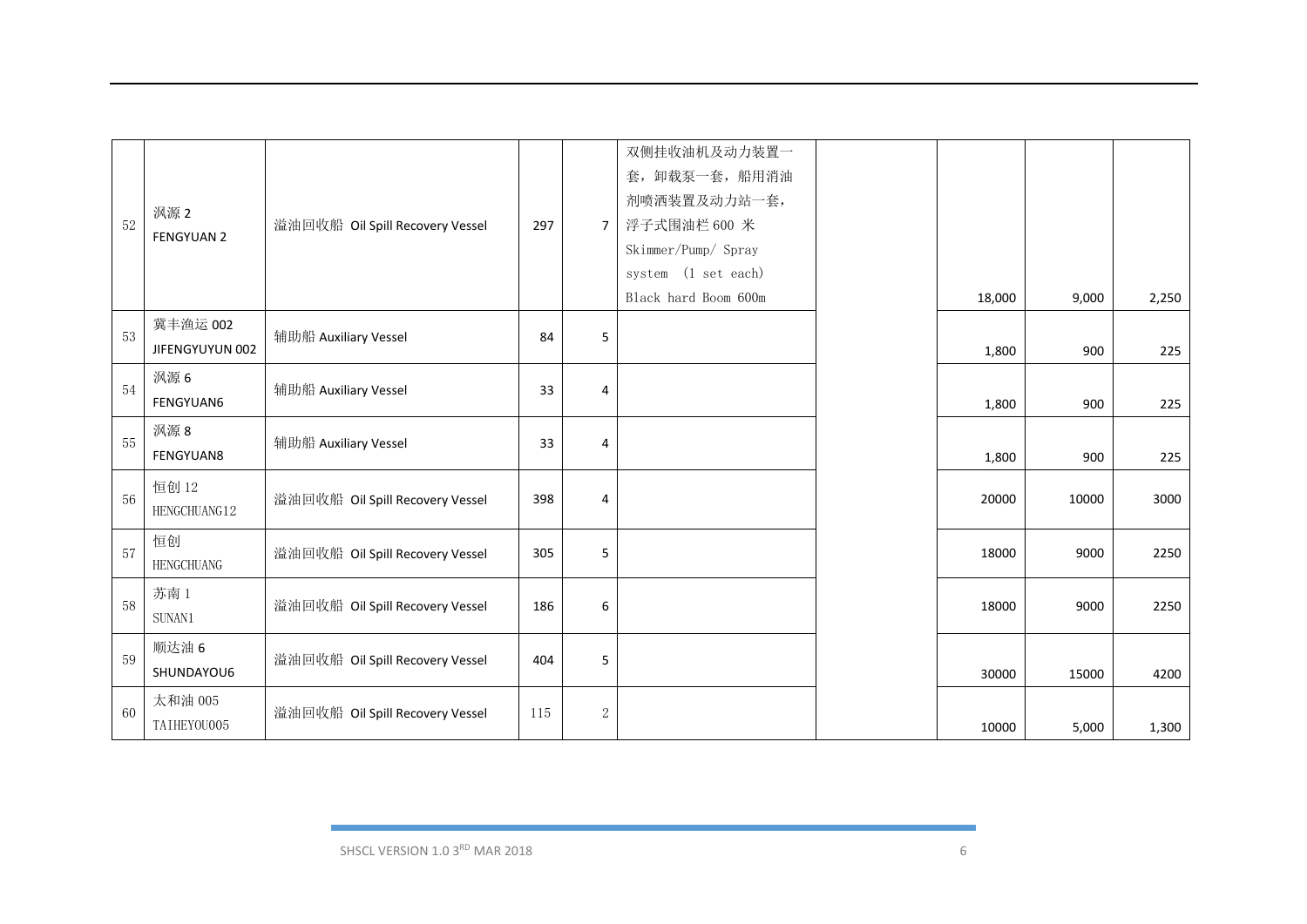| 61 | 太和油 006<br>TAIHEYOU006 | 溢油回收船 Oil Spill Recovery Vessel | 114  | $\mathbf{2}$     |                                             | 10000 | 5,000  | 1,300 |
|----|------------------------|---------------------------------|------|------------------|---------------------------------------------|-------|--------|-------|
| 62 | 太和油 008<br>TAIHEYOU008 | 溢油回收船 Oil Spill Recovery Vessel | 115  | $\sqrt{2}$       |                                             | 30000 | 15,000 | 4,200 |
| 63 | 太和油 111<br>TAIHEYOU111 | 溢油回收船 Oil Spill Recovery Vessel | 319  | $\sqrt{2}$       |                                             | 30000 | 15,000 | 4,200 |
| 64 | 太和油 555<br>TAIHEYOU555 | 溢油回收船 Oil Spill Recovery Vessel | 320  | $\sqrt{2}$       |                                             | 30000 | 15,000 | 4,200 |
| 65 | 太和油 198<br>TAIHEYOU198 | 溢油回收船 Oil Spill Recovery Vessel | 319  | $\boldsymbol{2}$ |                                             | 30000 | 15,000 | 4,200 |
| 66 | 太和油 199<br>TAIHEYOU199 | 溢油回收船 Oil Spill Recovery Vessel | 320  | $\sqrt{2}$       |                                             | 30000 | 15,000 | 4,200 |
| 67 | 冀通 16<br>JITONG16      | 溢油回收船 Oil Spill Recovery Vessel | 197  | 3                | 双侧挂收油机及动力装置一<br>套;卸载泵一套;船用消油剂<br>喷洒装置及动力站一套 | 20000 | 10000  | 3000  |
| 68 | 碧建油 1<br>BIJIANYOU 1   | 溢油回收船 Oil Spill Recovery Vessel | 266  | 3                | 双侧挂收油机及动力装置一<br>套;卸载泵一套;船用消油剂<br>喷洒装置及动力站一套 | 20000 | 10000  | 3000  |
| 69 | 秦交拖1<br>QINJIAOTUO1    | 辅助船 Auxiliary Vessel            | 148t | 3                |                                             | 15000 | 7,500  | 1,500 |
| 70 | 佰隆 6<br>BAILONG6       | 辅助船 Auxiliary Vessel            | 270t | 4                |                                             | 15000 | 7,500  | 1,500 |
| 71 | 冀唐港渔工<br>00006         | 辅助船 Auxiliary Vessel            | 35   | 3                |                                             | 8000  | 4,000  | 1,000 |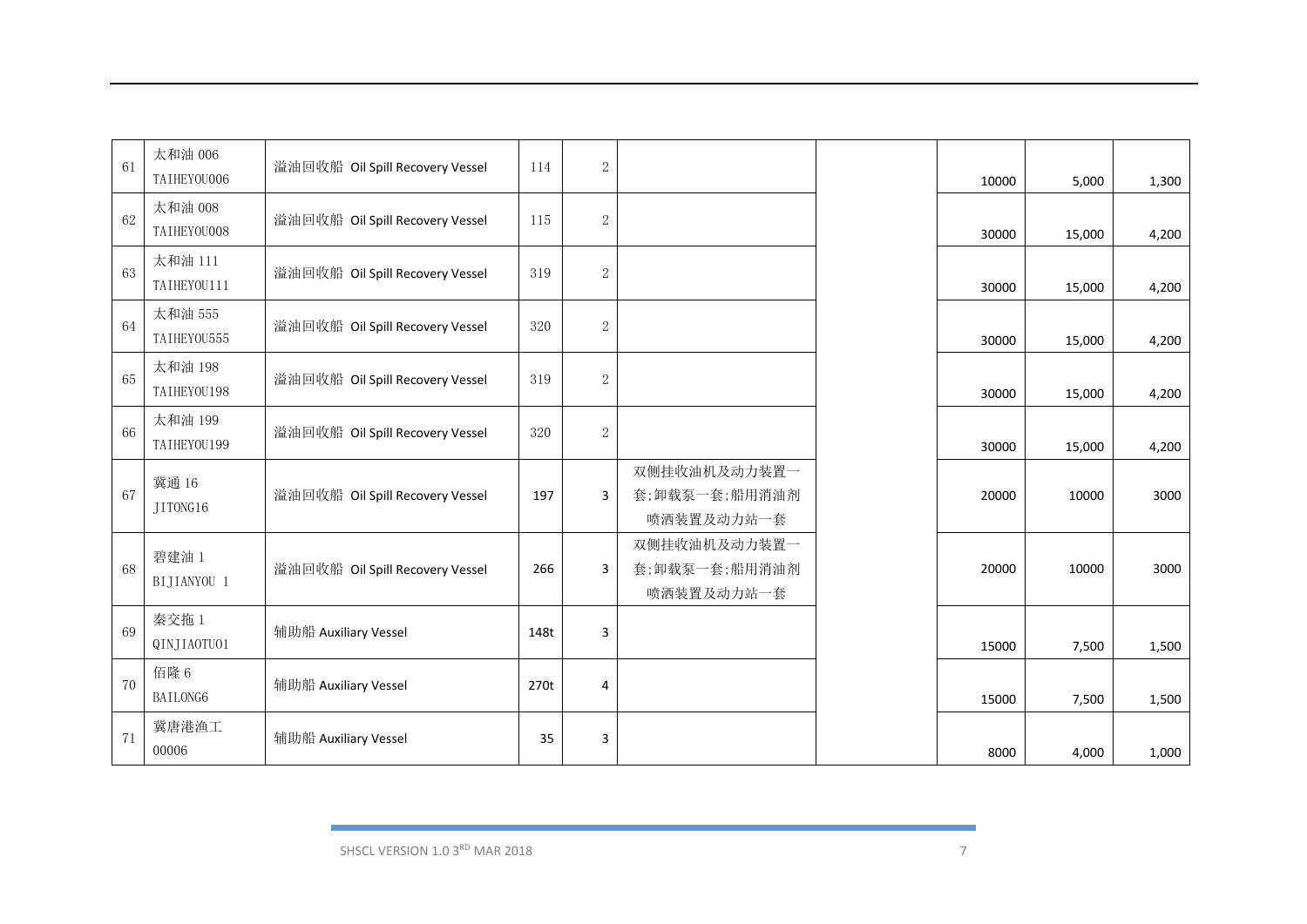|    | JITANGGANGYU         |                                    |     |                |  |        |        |       |
|----|----------------------|------------------------------------|-----|----------------|--|--------|--------|-------|
|    | GONG 00006           |                                    |     |                |  |        |        |       |
| 72 | 顺秦<br>SHUNQIN        | 辅助船 Auxiliary Vessel               | 29t | 3              |  | 8000   | 4,000  | 1,000 |
| 73 | 港清2<br>GANGQING2     | 溢油回收船 Oil Spill Recovery<br>Vessel | 474 | $\overline{7}$ |  | 35,000 | 17,500 | 4,400 |
| 74 | 港清3<br>GANGING3      | 溢油回收船 Oil Spill Recovery<br>Vessel | 475 | $\overline{7}$ |  | 35,000 | 17,500 | 4,400 |
| 75 | 港清辅6<br>GANGQINGFU6  | 辅助船 Auxiliary Vessel               | 13  | 3              |  | 15,000 | 7,500  | 900   |
| 76 | 港清辅 7<br>GANGQINGFU7 | 辅助船 Auxiliary Vessel               | 13  | 3              |  | 15,000 | 7,500  | 900   |
| 77 | 港清辅 8<br>GANGQINGFU8 | 辅助船 Auxiliary Vessel               | 13  | 3              |  | 15,000 | 7,500  | 900   |
| 78 | 港清辅 9<br>GANGQINGFU9 | 辅助船 Auxiliary Vessel               | 13  | 3              |  | 15,000 | 7,500  | 900   |

| 类别<br>CATEGORY | 岗位/职务<br>ROLE/TITLE        | 单位 (ITOPF 推荐) UNITS (ITOPF recommended) | 费率<br>人民币<br>Rates<br>(RMB) | 额外的小时费率<br>ADDITIONAL HOURLY<br>RATES | 备注<br><b>REMARK</b> |
|----------------|----------------------------|-----------------------------------------|-----------------------------|---------------------------------------|---------------------|
| 人员             | 外聘的溢油应急反应专家                | 每工作日-8小时标准工作时间+如有额外工作时间,                |                             |                                       |                     |
| Personnel      | Expatriate OSRO Specialist | 则额外工作时间按小时计费                            | 6000                        | 1125                                  |                     |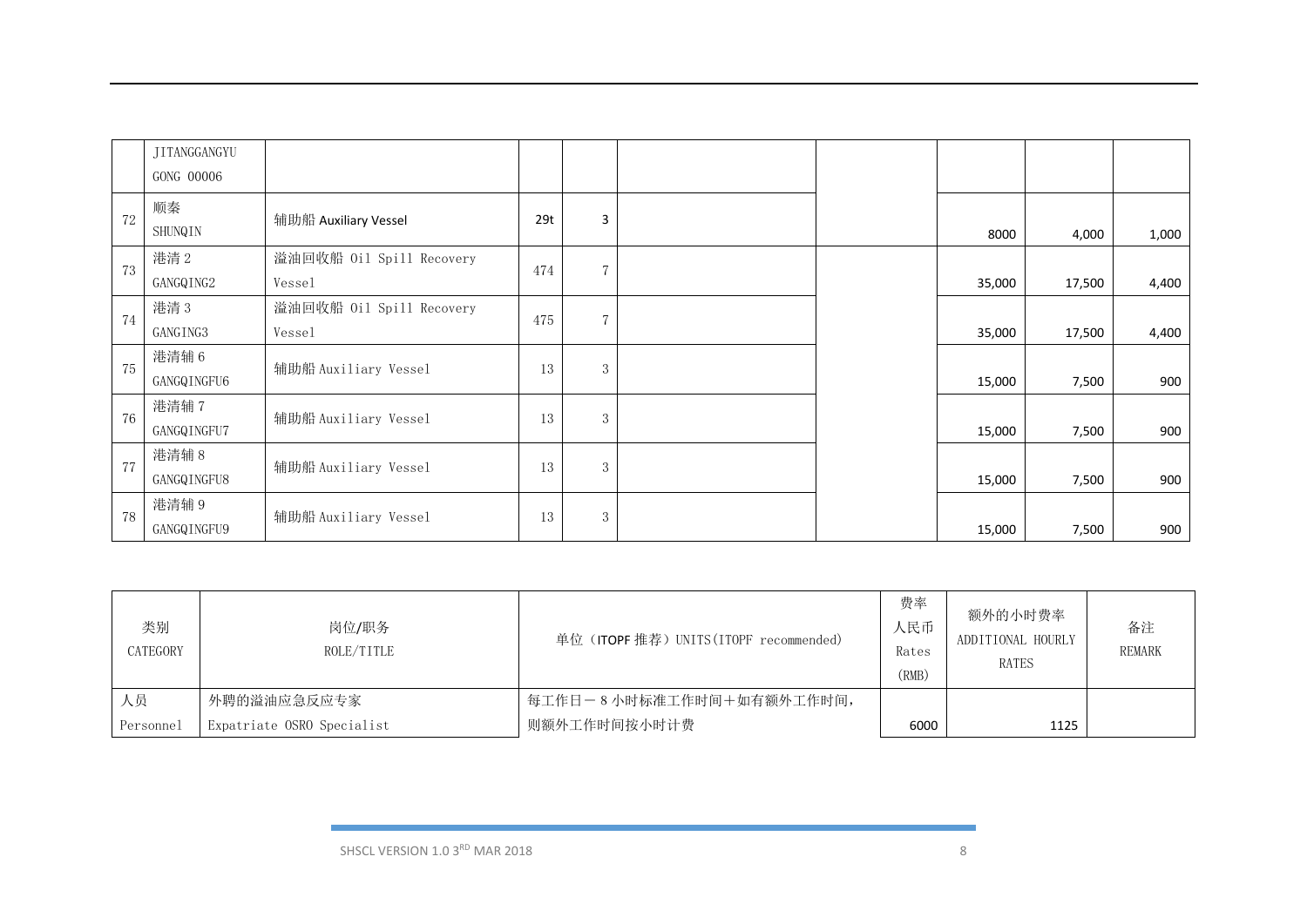| 人员        | 清污公司专家                           | Per working day-8 hours standard working hours + |      |     |  |
|-----------|----------------------------------|--------------------------------------------------|------|-----|--|
| Personnel | OSRO expert                      | additional hourly charge if worked               | 5000 | 938 |  |
| 人员        | 高级督察员 / 指挥                       |                                                  |      |     |  |
| Personnel | High level Supervisor/ Commander |                                                  | 2800 | 525 |  |
| 人员        | 溢油应急指挥                           |                                                  |      |     |  |
| Personnel | OSR Commander                    |                                                  | 1600 | 300 |  |
| 人员        | 高级主管                             |                                                  |      |     |  |
| Personnel | Senior Director                  |                                                  | 2800 | 525 |  |
| 人员        | 高级指挥                             |                                                  |      |     |  |
| Personnel | Senior Commander                 |                                                  | 2800 | 525 |  |
| 人员        | 现场监督员                            |                                                  |      |     |  |
| Personnel | On-site Supervisor               |                                                  | 1600 | 300 |  |
| 人员        | 现场溢油应急指挥                         |                                                  |      |     |  |
| Personnel | Site OSR Commander               |                                                  | 1600 | 300 |  |
| 人员        | 现场主管 / 指挥                        |                                                  |      |     |  |
| Personnel | On-site Director/Commander       |                                                  | 1600 | 300 |  |
| 人员        | 专业应急作业人员                         |                                                  |      |     |  |
| Personnel | Professional Emergency Operator  |                                                  | 800  | 150 |  |
| 人员        | 现场指挥                             |                                                  |      |     |  |
| Personnel | Site Commander                   |                                                  | 1600 | 300 |  |
| 人员        | 机械工/焊接工                          |                                                  |      |     |  |
| Personnel | Mechanic/Welder                  |                                                  | 750  | 140 |  |
| 人员        | 操作人员                             |                                                  |      |     |  |
| Personnel | Operator                         |                                                  | 640  | 120 |  |
| 人员        | 技术员 / 操作员                        |                                                  |      |     |  |
| Personnel | Technician/ Operator             |                                                  | 640  | 120 |  |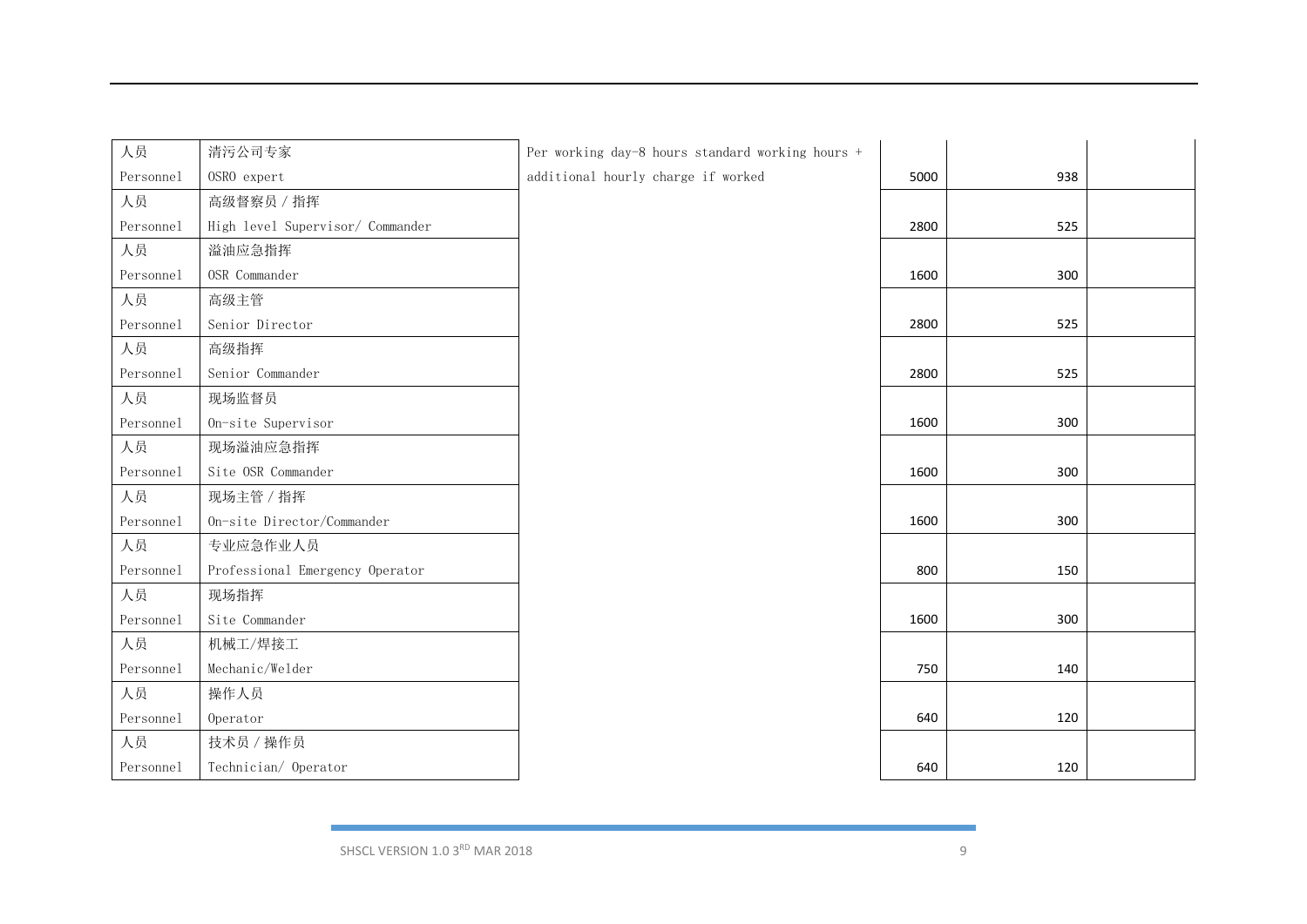| 人员        | 溢油应急工人 / 劳工                |                                                |          |                    |             |  |
|-----------|----------------------------|------------------------------------------------|----------|--------------------|-------------|--|
| Personnel | OSR worker/ Labour         |                                                | 600      | 113                |             |  |
| 人员        | 管理员 / 物流人员 / 会计人员          |                                                |          |                    |             |  |
| Personnel | Admin/Logistics/Accounting |                                                | 600      | 113                |             |  |
| 人员        | 普通应急工作人员                   |                                                |          |                    |             |  |
| Personnel | Ordinary Emergency Worker  |                                                | 600      | 113                |             |  |
| 人员        | 总指挥                        |                                                |          |                    |             |  |
| Personnel | General Commander          |                                                | 2800     | 525                |             |  |
| 人员        | 防污染专家                      |                                                |          |                    |             |  |
| Personnel | Anti-Pollution Specialist  |                                                | 2800     | 525                |             |  |
| 人员        | 行政指挥                       |                                                |          |                    |             |  |
| Personnel | Administrative Commander   |                                                | 2800     | 525                |             |  |
| 人员        | 行政联系                       |                                                |          |                    |             |  |
| Personnel | Administrative Liason      |                                                | 2800     | 525                |             |  |
| 人员        | 住宿                         | 日费率, 提供消费发票(注明详情) Daily Cost as                | as       |                    |             |  |
| Personnel | Accommodation              | Invoiced (Situation Specific)                  | invoiced |                    |             |  |
| 人员        | 水                          | 每箱 (12瓶) 的价格 Price per case of 12              |          |                    |             |  |
| Personnel | Water                      |                                                |          | as per actual cost | 12 per case |  |
| 人员        | 伙食                         | 日费率, 提供消费发票(注明详情:员工人数) Daily                   |          |                    |             |  |
| Personnel | Food                       | Cost as Invoiced (Situation Specific-number of |          |                    |             |  |
|           |                            | staff)                                         |          | as per actual cost |             |  |
| 人员        | 交通                         | 日费率, 提供消费发票(注明详情:运输的距离和人数                      |          |                    |             |  |
| Personnel | Transportation             | 等) Daily Cost as Invoiced (Situation Specific- |          |                    |             |  |
|           |                            | Distance, number of transported, ect.)         |          | as per actual cost |             |  |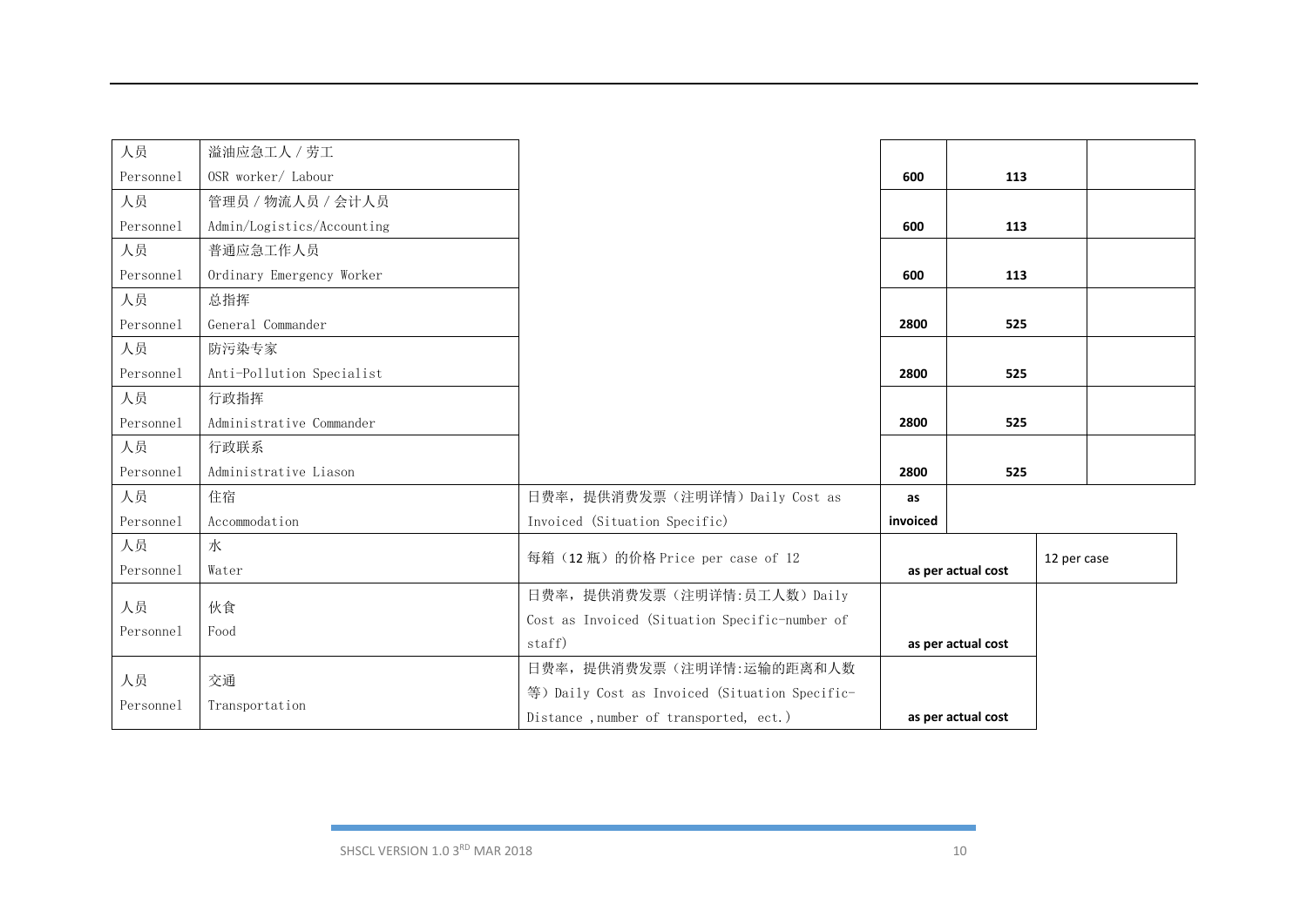| 类别       | 次类              | 型号             | 单位 (ITOPF 推荐)                             | 费率  | 单位                          |
|----------|-----------------|----------------|-------------------------------------------|-----|-----------------------------|
| Category | Sub-Category    | Model          | Units(ITOPF recommended)                  | 人民币 | (从下拉菜单中选择)                  |
| 围油栏      | 防火围油栏           | <b>FW900</b>   | 每段/米 每天/ (24 小时)                          | 160 | 每米 每天(24 小时)                |
| Boom     | Fire Boom       |                | Per Section/ per Meter/ Per day (24hours) |     | Per Meter per day (24hours) |
| 围油栏      | 固体浮子式围油栏        | GW1500         | 每段/米 每天/ (24 小时)                          | 24  | 每米 每天(24 小时)                |
| Boom     | Solid Flotation |                | Per Section/ per Meter/ Per day (24hours) |     | Per Meter per day (24hours) |
| 围油栏      | 固体浮子式围油栏        | GW600          | 每段/米 每天/ (24 小时)                          | 10  | 每米 每天(24 小时)                |
| Boom     | Solid Flotation |                | Per Section/ per Meter/ Per day (24hours) |     | Per Meter per day (24hours) |
| 围油栏      | 固体浮子式围油栏        | GW900          | 每段/米 每天/ (24 小时)                          | 15  | 每米 每天(24 小时)                |
| Boom     | Solid Flotation |                | Per Section/ per Meter/ Per day (24hours) |     | Per Meter per day (24hours) |
| 围油栏      | 充气式围油栏          | GWJ1500        | 每段/米 每天/ (24 小时)                          | 32  | 每米 每天(24 小时)                |
| Boom     | Inflatable      |                | Per Section/ per Meter/ Per day (24hours) |     | Per Meter per day (24hours) |
| 围油栏      | 岸滩围油栏           | <b>HPAW600</b> | 每段/米 每天/ (24 小时)                          | 50  | 每米 每天(24 小时)                |
| Boom     | Beach/Shore     |                | Per Section/ per Meter/ Per day (24hours) |     | Per Meter per day (24hours) |
| 围油栏      | 充气式围油栏          | <b>HRA1500</b> | 每段/米 每天/ (24 小时)                          | 33  | 每米 每天(24 小时)                |
| Boom     | Inflatable      |                | Per Section/ per Meter/ Per day (24hours) |     | Per Meter per day (24hours) |
| 围油栏      | 充气式围油栏          | QW1500         | 每段/米 每天/ (24 小时)                          | 25  | 每米 每天(24 小时)                |
| Boom     | Inflatable      |                | Per Section/ per Meter/ Per day (24hours) |     | Per Meter per day (24hours) |
| 围油栏      | 充气式围油栏          | QWJ1500        | 每段/米 每天/ (24 小时)                          | 32  | 每米 每天(24 小时)                |
| Boom     | Inflatable      |                | Per Section/ per Meter/ Per day (24hours) |     | Per Meter per day (24hours) |
| 围油栏      | 固体浮子式围油栏        | <b>WGJ800</b>  | 每段/米 每天/ (24 小时)                          | 12  | 每米 每天(24 小时)                |
| Boom     | Solid Flotation |                | Per Section/ per Meter/ Per day (24hours) |     | Per Meter per day (24hours) |
| 围油栏      | 防火围油栏           | WGJ900H        | 每段/米 每天/ (24 小时)                          | 160 | 每米 每天(24 小时)                |
| Boom     | Fire Boom       |                | Per Section/ per Meter/ Per day (24hours) |     | Per Meter per day (24hours) |
| 围油栏      | 固体浮子式围油栏        | <b>WGV1500</b> | 每段/米 每天/ (24 小时)                          | 40  | 每米 每天(24 小时)                |
| Boom     | Solid Flotation |                | Per Section/ per Meter/ Per day (24hours) |     | Per Meter per day (24hours) |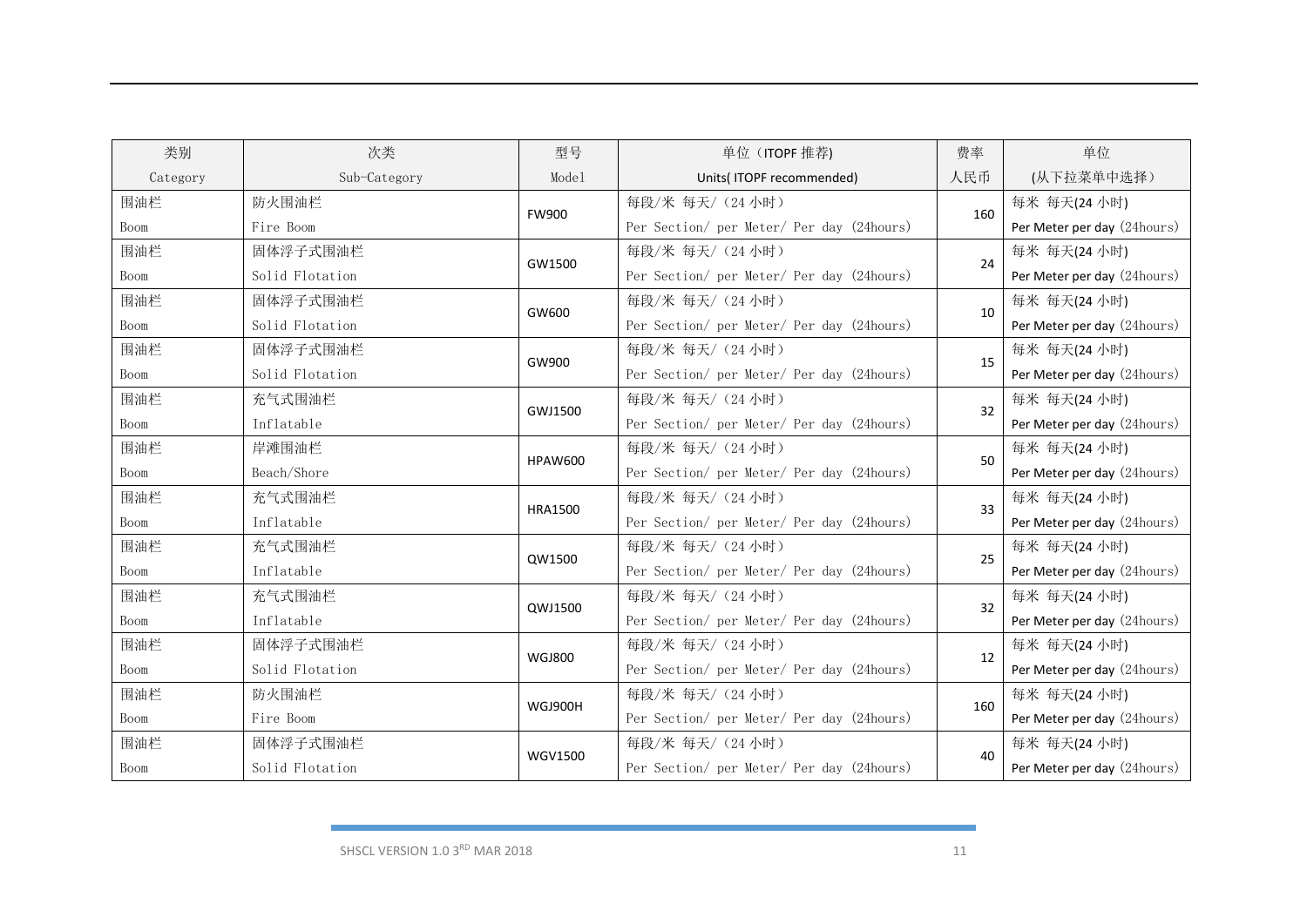| 围油栏  | 固体浮子式围油栏        |                | 每段/米 每天/ (24 小时)                          | 15  | 每米 每天(24 小时)                |
|------|-----------------|----------------|-------------------------------------------|-----|-----------------------------|
| Boom | Solid Flotation | <b>WGV600</b>  | Per Section/ per Meter/ Per day (24hours) |     | Per Meter per day (24hours) |
| 围油栏  | 固体浮子式围油栏        | <b>WGV900</b>  | 每段/米 每天/ (24 小时)                          | 30  | 每米 每天(24 小时)                |
| Boom | Solid Flotation |                | Per Section/ per Meter/ Per day (24hours) |     | Per Meter per day (24hours) |
| 围油栏  | 充气式围油栏          |                | 每段/米 每天/ (24 小时)                          | 15  | 每米 每天(24 小时)                |
| Boom | Inflatable      | WQJ1000        | Per Section/ per Meter/ Per day (24hours) |     | Per Meter per day (24hours) |
| 围油栏  | 充气式围油栏          | <b>WQT750</b>  | 每段/米 每天/ (24 小时)                          | 80  | 每米 每天(24 小时)                |
| Boom | Inflatable      |                | Per Section/ per Meter/ Per day (24hours) |     | Per Meter per day (24hours) |
| 围油栏  | 岸滩围油栏           |                | 每段/米 每天/ (24 小时)                          | 60  | 每米 每天(24 小时)                |
| Boom | Beach/Shore     | WQV600T        | Per Section/ per Meter/ Per day (24hours) |     | Per Meter per day (24hours) |
| 围油栏  | 岸滩围油栏           | <b>WQV900T</b> | 每段/米 每天/ (24 小时)                          | -80 | 每米 每天(24 小时)                |
| Boom | Beach/Shore     |                | Per Section/ per Meter/ Per day (24hours) |     | Per Meter per day (24hours) |

|          | 次类                                 | 型号             | 单位 (ITOPF 推荐)                 | 费率<br>人民币   |  |
|----------|------------------------------------|----------------|-------------------------------|-------------|--|
|          | Sub-category                       | Model          | UNITS(ITOPF recommended)      | Rates (RMB) |  |
|          | 围油栏固定锚和接头                          | 无 N/a          |                               | 200         |  |
|          | Boom Anchor and Connection         |                | 每天(24小时) Per Day (24 Hours)   |             |  |
|          | 围油栏动力装置 Boom Power pack            | 无 N/a          | 每天 (24 小时) Per Day (24 Hours) | 640         |  |
| 类别       | 围油栏动力装置 Boom Power pack            | 14.5KW         | 每天 (24 小时) Per Day (24 Hours) | 675         |  |
| Category | 围油栏的水压缩/真空机组                       | KDP-20         | 每天 (24 小时) Per Day (24 Hours) | 240         |  |
|          | Boom Water compressor/ Vacuum Unit |                |                               |             |  |
|          | 柴油机动力充气机/排气机                       | 2.2-3.0KW      |                               | 213         |  |
|          | Diesel Engine Inflater/deflater    |                | 每天(24小时) Per Day (24 Hours)   |             |  |
|          | 围油栏液压动力单元                          | <b>WQD1500</b> |                               | 532         |  |
|          | Hydraulic Power Unit for Boom      |                | 每天 (24 小时) Per Day (24 Hours) |             |  |
|          | 充气机/排气机 Inflator / deflater        | CQJ3.5         | 每天 (24 小时) Per Day (24 Hours) | 192         |  |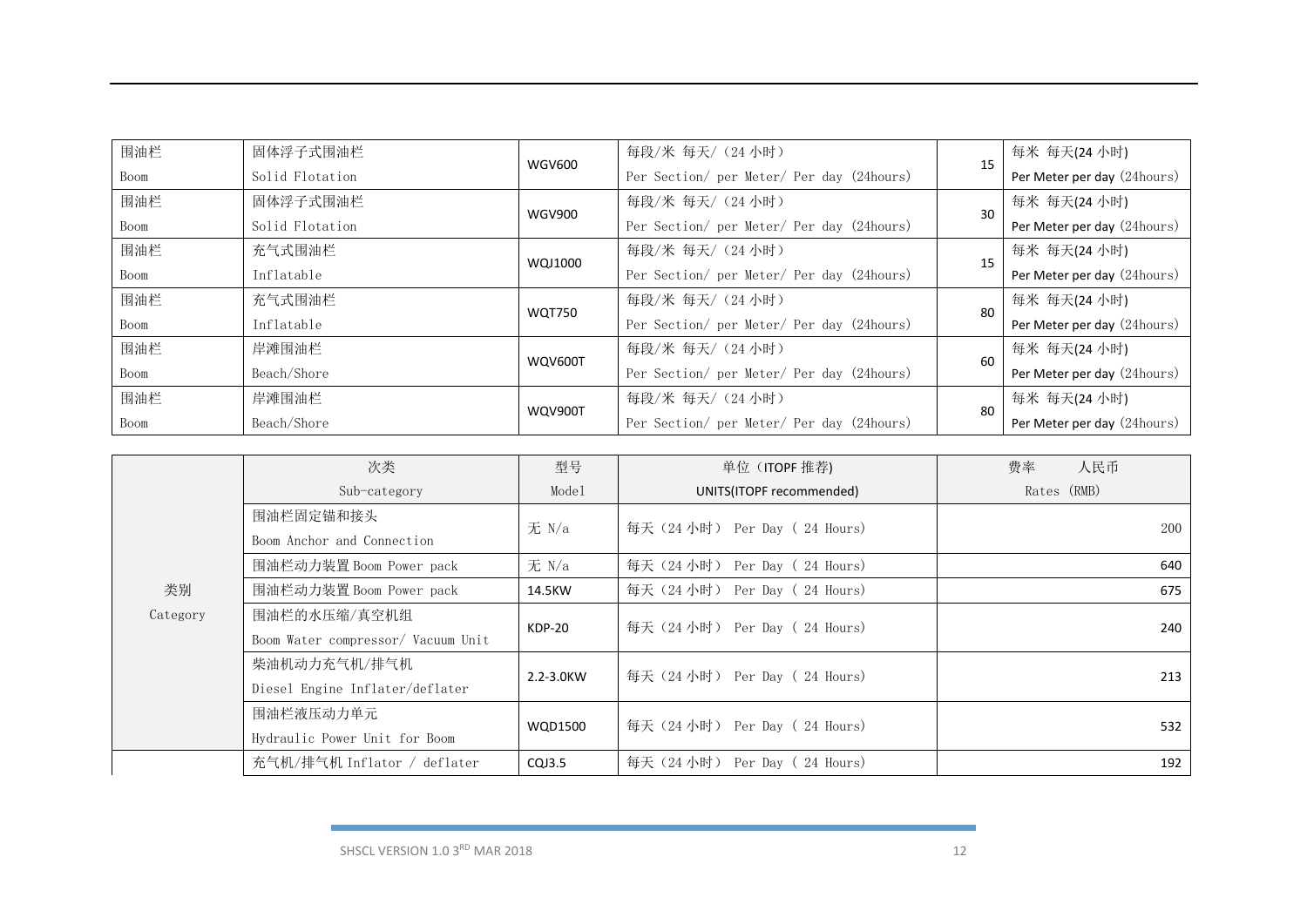|                  | 充气机/排气机 Inflator / deflater | 750T   | 每天(24 小时) Per Day( 24 Hours) | 192 l |
|------------------|-----------------------------|--------|------------------------------|-------|
| 围油栏辅助设备          | 充水机 Water filling machine   | KDP20  | 每天(24 小时) Per Day( 24 Hours) | 130   |
| Boom Ancillaries | 充水机 Water filling machine   | KDP30  | 每天(24 小时) Per Day( 24 Hours) | 140   |
|                  | ,充气机/排气机 Inflator/deflater  | EB-415 | 每天(24小时) Per Day (24 Hours)  | 240   |

| 类别          | 次类                             | 型号            | 回收能力                | 单位 (ITOPF 推荐)                           | 费率<br>人民币   |
|-------------|--------------------------------|---------------|---------------------|-----------------------------------------|-------------|
| Category    | Sub-category                   | Model         | Capacity            | Units (ITOPF recommended)               | Rates (RMB) |
| 收油机 Skimmer | 复式收油机<br>Compound Skimmer      | CFS150        | 150 立方米/小时 150cbm/h |                                         | 2500        |
|             | 盘式收油机 Disk Skimmer             | ZS-50         | 50 立方米/小时 50cbm/h   |                                         | 2500        |
|             |                                |               | 50 立方米/小时 50cbm/h   |                                         | 1200        |
|             | 浸没式带式收油机                       | DXS60         | 60 立方米/小时 60cbm/h   | 每天(24小时)包括动力装置和辅助设备                     | 2100        |
|             | 动态斜面收油机                        | <b>DSX100</b> | 100 立方米/小时 100cbm/h | (软管 、燃油等)                               | 3500        |
|             | Dynamic bevel Skimmer          | <b>DSX150</b> | 150 立方米/小时 15cbm/h  | Per day (24hours) inclusive of          | 4500        |
|             | 转齿式收油机                         | <b>ZSY60</b>  | 60 立方米/小时 60cbm/h   | powerpacks and ancillaries (hoses, fuel | 1700        |
|             | Gear Skimmer                   | CSJ50         | 50 立方米/小时 50cbm/h   | $ect.$ )                                | 2200        |
|             | 侧挂式收油机<br>Side Hanging Skimmer |               |                     |                                         | 2000        |
|             | 动态斜面收油机                        |               | 150 吨/小时            |                                         | 4776        |
|             | Dynamic bevel Skimmer          |               | 150t/h              |                                         |             |
|             |                                | ZPS60         | 60 立方米/小时 60cbm/h   |                                         | 2100        |
|             | 转刷式收油机                         | ZPS30         | 30 立方米/小时 30cbm/h   |                                         | 1050        |
|             | Turnplate brush<br>skimmer     | $ZSJ-50$      | 50 立方米/小时 50cbm/h   | 每天(24小时)包括动力装置和辅助设备                     | 1750        |
|             |                                | ZSJ-40        | 40 立方米/小时 40cbm/h   | (软管 、燃油等)                               | 1400        |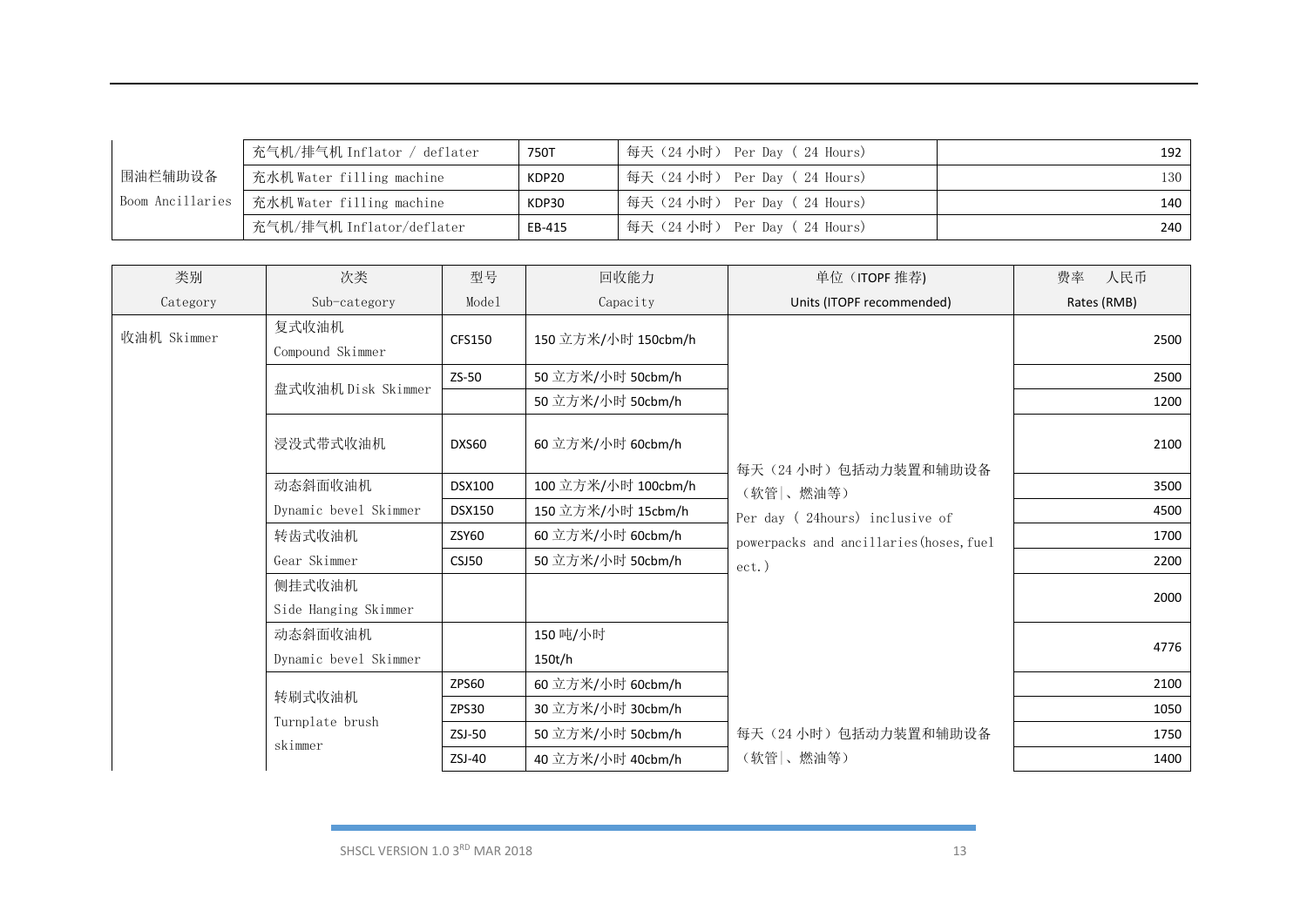|             |                       |               | 80 立方米/小时 80cbm/h   | Per day (24hours) inclusive of          | 1600  |
|-------------|-----------------------|---------------|---------------------|-----------------------------------------|-------|
|             | 维柯玛 20 Vikoma 20      | Komara 20     | 20 立方米/小时 20cbm/h   | powerpacks and ancillaries (hoses, fuel | 2800  |
|             | 维柯玛 50 Vikoma 50      |               | 50 立方米/小时 50cbm/h   | ect.)                                   | 7000  |
|             | 维柯玛 100 Vikoma 100    |               | 100 立方米/小时 100cbm/h |                                         | 12417 |
| 收油机 Skimmer |                       |               | 5 吨/小时 5t/h         |                                         | 150   |
|             | 堰式收油机                 | <b>YS60</b>   | 60 立方米/小时 60cbm/h   |                                         | 1500  |
|             | Weir Skimmer          |               | 30 立方米/小时 30cbm/h   |                                         | 900   |
|             |                       | <b>YSJ-50</b> | 50 立方米/小时 50cbm/h   |                                         | 2000  |
|             | 动态斜面收油机               |               | 30 立方米/小时 30cbm/h   |                                         |       |
|             | Dynamic bevel Skimmer | DXS30         |                     |                                         | 1000  |

| 类别         | 次类                     | 型号    | 功率                        | 单位 (ITOPF 推荐)                 | 费率<br>人民币   |
|------------|------------------------|-------|---------------------------|-------------------------------|-------------|
| Category   | Sub-category           | Model | Power                     | Units (ITOPF recommended)     | Rates (RMB) |
|            | 柴油机动力装置 Diesel         |       | 14 千瓦( kw)/1500 (20 千瓦)   | 每天 (24 小时) Per Day (24 Hours) | 675         |
|            | Engine Power pack      |       | (kw)                      |                               |             |
|            |                        |       | 1hp                       | 每天 (24 小时) Per Day (24 Hours) | 300         |
|            |                        |       | 16hp                      | 每天 (24 小时) Per Day (24 Hours) | 650         |
| 动力装置       | 液压动力单元                 |       | 40hp                      | 每天 (24 小时) Per Day (24 Hours) | 1400        |
| Power pack | Hydraulic Power Unit   |       | 60hp                      | 每天 (24 小时) Per Day (24 Hours) | 1800        |
|            |                        |       | 6.3 千瓦(kw)                | 每天 (24 小时) Per Day (24 Hours) | 450         |
|            |                        |       | 30 千瓦( kw)                | 每天(24 小时) Per Day ( 24 Hours) | 1400        |
|            | 电动动力装置                 |       | 22 千瓦( kw)/1500(20 千瓦 kw) | 每天(24 小时) Per Day( 24 Hours)  | 630         |
|            | Motor Drive Power Pack |       |                           |                               |             |

| 类别       | 次类           | 型号    | 台匕 十<br>ロロノマ | 单位<br>(ITOPF 推荐)         | 费率    | 人民币   |
|----------|--------------|-------|--------------|--------------------------|-------|-------|
| Category | Sub-category | Model | Capacity     | Units(ITOPF recommended) | Rates | (RMB) |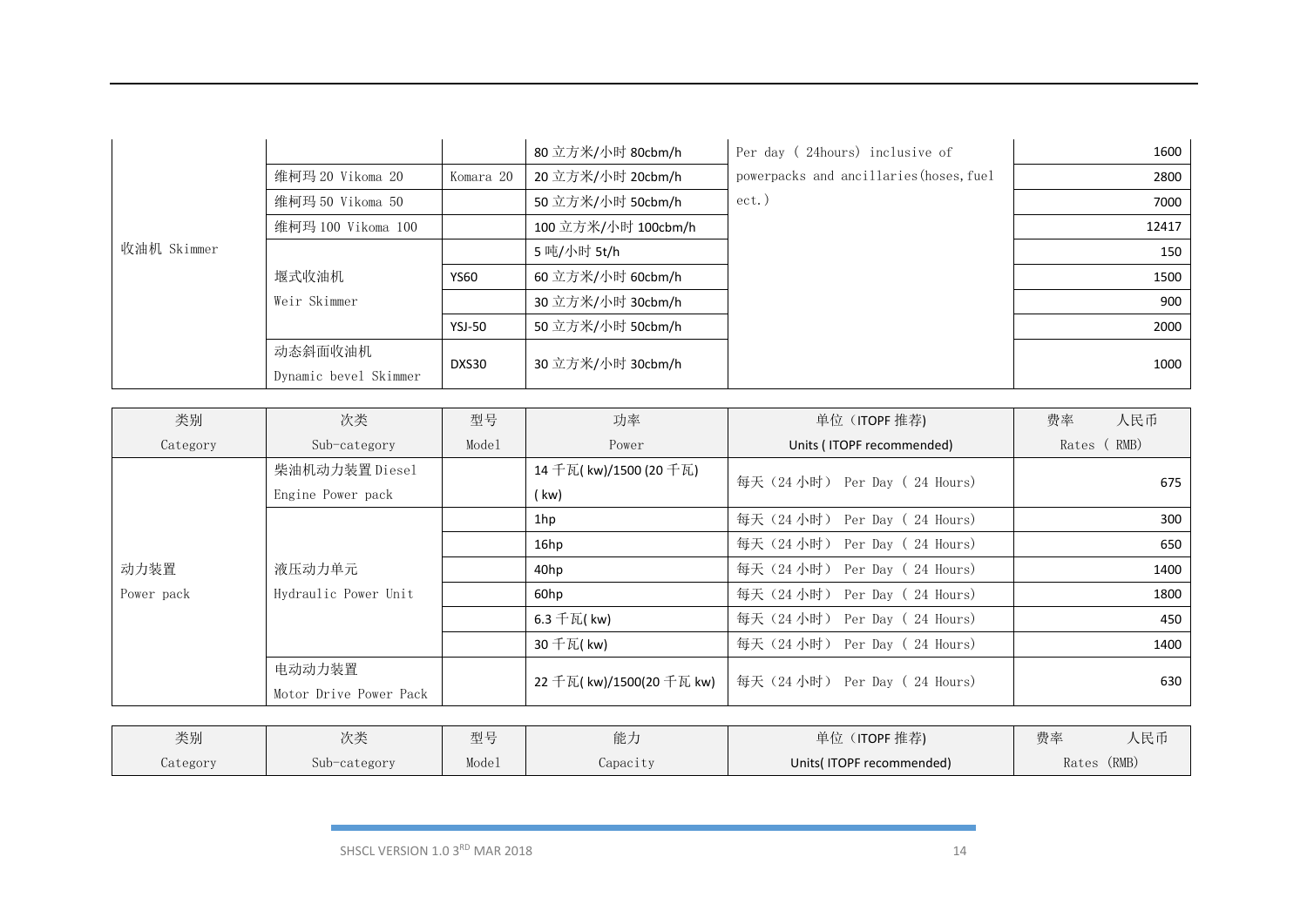|                    |                      | <b>PSB140</b>     |            | 每天 (24 小时) Per Day (24 Hours) | 1700 |
|--------------------|----------------------|-------------------|------------|-------------------------------|------|
|                    | 船上固定式                | <b>PS120</b>      |            | 每天 (24 小时) Per Day (24 Hours) | 1600 |
|                    | Ship Mounted Sprayer |                   | 140升/分 L/M | 每天 (24 小时) Per Day (24 Hours) | 637  |
| 分散剂喷洒装置            |                      | HPS140B           |            | 每天 (24 小时) Per Day (24 Hours) | 1320 |
| Dispersant sprayer | 便携式 Portable sprayer | PSC40             |            | 每天 (24 小时) Per Day (24 Hours) | 500  |
|                    |                      | <b>PS40</b>       |            | 每天 (24 小时) Per Day (24 Hours) | 500  |
|                    |                      | PSC <sub>20</sub> |            | 每天 (24 小时) Per Day (24 Hours) | 300  |
|                    |                      |                   | 40升/分 L/M  | 每天 (24 小时) Per Day (24 Hours) | 204  |

| 类别              | 次类           | 型号               | 能力        | 单位 (ITOPF 推荐)                 | 费率          | 人民币 |
|-----------------|--------------|------------------|-----------|-------------------------------|-------------|-----|
| Category        | Sub-category | Model            | Capacity  | Units(ITOPF recommended)      | Rates (RMB) |     |
|                 |              | <b>BBC0917A</b>  |           | 每天 (24 小时) Per Day (24 Hours) |             | 450 |
|                 |              | $CIC-1113$       |           | 每天 (24 小时) Per Day (24 Hours) |             | 500 |
|                 | 冷水           | <b>GAYL150</b>   |           | 每天 (24 小时) Per Day (24 Hours) |             | 400 |
|                 | Cold water   |                  | 15升/分     | 每天 (24 小时) Per Day (24 Hours) |             | 318 |
|                 |              |                  | 19升/分     | 每天 (24 小时) Per Day (24 Hours) |             | 450 |
| 清洁装置            |              | HD5.11C          |           | 每天 (24 小时) Per Day (24 Hours) |             | 450 |
| Pressure Washer |              | <b>JYCH08158</b> |           | 每天 (24 小时) Per Day (24 Hours) |             | 500 |
|                 |              | CAYR150          |           | 每天 (24 小时) Per Day (24 Hours) |             | 600 |
|                 | 热水 Hot water |                  | 15升/分 L/M | 每天 (24 小时) Per Day (24 Hours) |             | 478 |
|                 |              |                  | 19升/分 L/M | 每天 (24 小时) Per Day (24 Hours) |             | 637 |
|                 |              | HDS558C          |           | 每天 (24 小时) Per Day (24 Hours) |             | 620 |
|                 |              | <b>BCH1217</b>   |           | 每天 (24 小时) Per Day (24 Hours) |             | 620 |

| 类别       | 》 米<br>ハベ    | 型号    | 能力               | 单位<br>ITOPF 推荐)          | 费率    | 人民币   |
|----------|--------------|-------|------------------|--------------------------|-------|-------|
| Category | Sub-category | Model | <i>C</i> apacity | Units(ITOPF recommended) | Rates | (RMB) |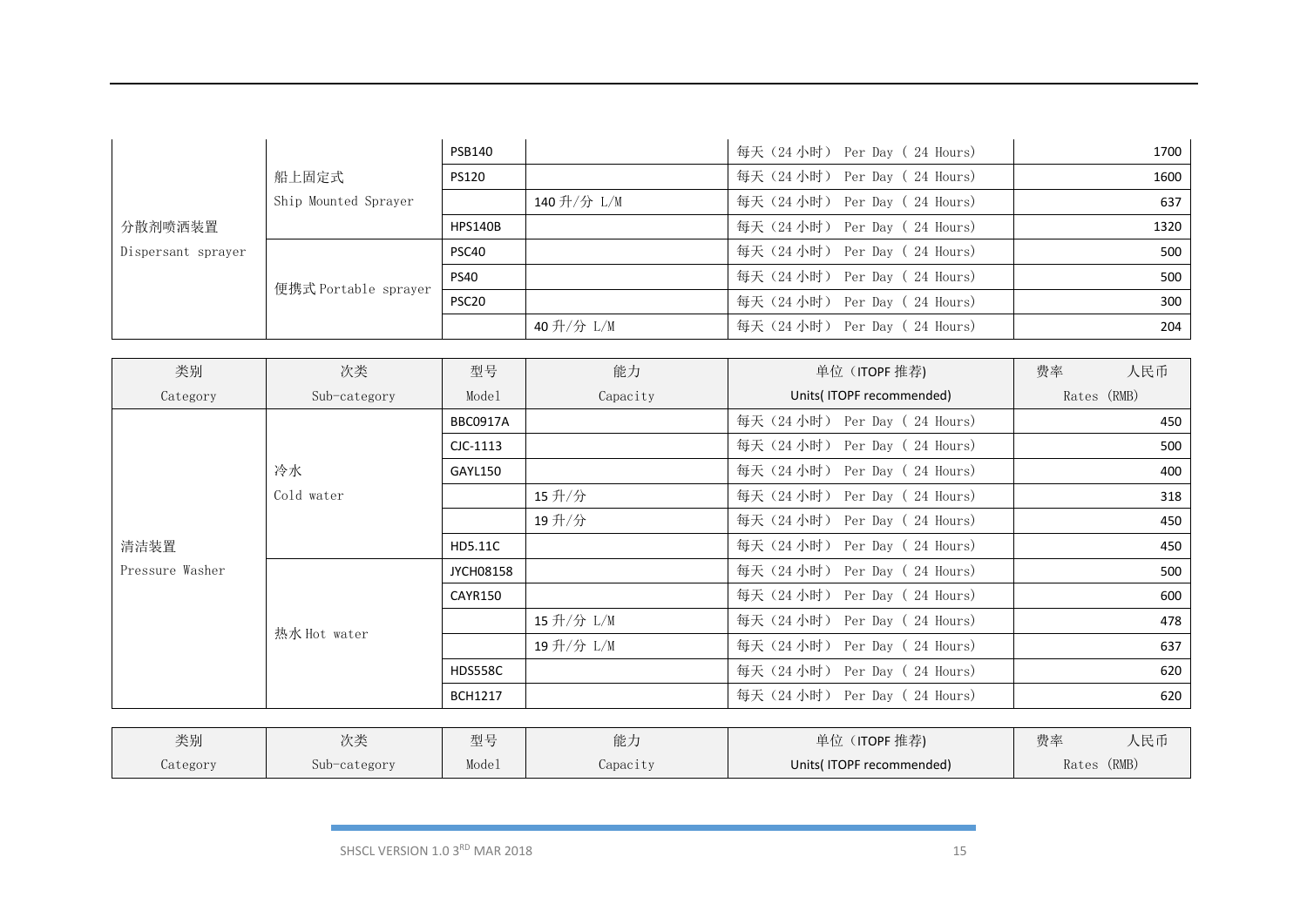|             | 紧急卸载泵                | XZB300        |                     |                                                 | 3000 |
|-------------|----------------------|---------------|---------------------|-------------------------------------------------|------|
|             | Emergency Unloading  | XZB 100-1     |                     |                                                 | 1000 |
| 卸载装置(泵)pump | Pump                 | GMTB250       |                     | 每天(24小时),包括辅助设备<br>Per Day (24 Hours) Including | 2500 |
|             | 紧急防爆卸载泵              | <b>DOP250</b> | 200 立方米/小时 200cbm/h | ancillaries                                     | 2000 |
|             | Emergency Explosion- |               | 115 立方米/小时 115cbm/h |                                                 | 1500 |
|             | proof unloading pump |               | 20 立方米/小时 20cbm/h   |                                                 | 500  |

| 类别                | 次类                  | 型号    | 能力              | 单位 (ITOPF 推荐)                       | 费率<br>人民币   |
|-------------------|---------------------|-------|-----------------|-------------------------------------|-------------|
| Category          | Sub-category        | Mode1 | Capacity        | Units(ITOPF recommended)            | Rates (RMB) |
|                   | 燃油储                 |       | 70 立方米 70cbm    | 每天 (24 小时) Per Day (24 Hours)       | 840         |
| 临时储存设备            | Fuel Storage blader |       | 175 立方米 175cbm  | 每天 (24 小时) Per Day (24 Hours)       | 2100        |
|                   | 油桶                  |       | 标准 200 千克 200kg | 被消耗以致不能再行使用时按每件计费                   | 85          |
| Temporary Storage | Oil Drum            |       | 标准 50 千克 50kg   | Per Items as consumed beyond re-use | 150         |
|                   | 塑料桶                 |       | 20 升 20L        |                                     | 65          |

| 类别          | 次类             | 型号    | 能力       | 单位 (ITOPF 推荐)                 | 费率 | 人民币         |
|-------------|----------------|-------|----------|-------------------------------|----|-------------|
| Category    | Sub-category   | Model | Capacity | Units(ITOPF recommended)      |    | Rates (RMB) |
| 辅助设备        | 发电机 Generators |       | 无 N/a    | 租金加成率                         |    |             |
| Ancillaries |                |       |          | percentage mark up for rental |    | 15%         |

| 类别         | 次类           | 项目                 | 单位 (ITOPF 推荐)                                  | 费率<br>人民币   |
|------------|--------------|--------------------|------------------------------------------------|-------------|
| Category   | Sub-category | Item               | Units(ITOPF recommended)                       | Rates (RMB) |
|            |              | 防静电/安全             |                                                |             |
| 人员防护设备 PPE | 靴子 Boots     | Anti-Static/Safety | 被消耗以致不能再行使用时按每双计费                              | 372         |
|            |              | 防油 greaseproof     | Per Pair as consumed beyond reasonable re-use. | 372         |
|            |              | 防滑 skid proof      |                                                | 120         |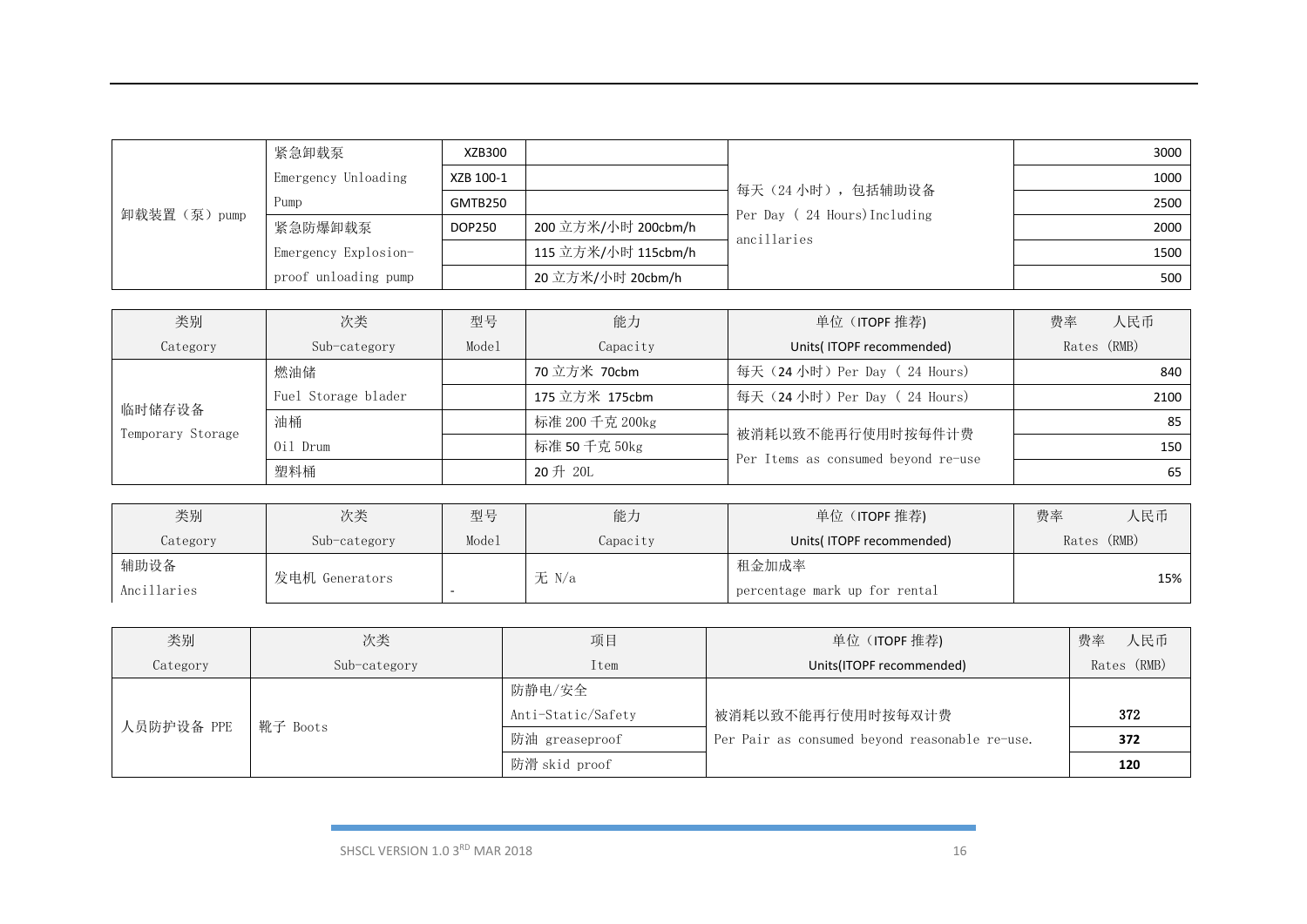|               |                                      | 钢包头 PVC/腈              |                                                |      |
|---------------|--------------------------------------|------------------------|------------------------------------------------|------|
|               |                                      | Steel toe PVC/Nitrile  |                                                | 375  |
|               |                                      | 二级 Level B             |                                                | 1000 |
|               | 防化服 Chemical Proof Suit              | 三级 Level C             | 被消耗以致不能再行使用时按每件计费                              | 240  |
|               |                                      | 四级 Level D             | Per Item consumed beyond reasonable re-use.    | 120  |
|               | 防寒服 Cold protective clothing         | ÷.                     |                                                | 900  |
|               | 洗眼液 Eye Flush Fluid                  |                        | 每升 Per Liter                                   | 68   |
|               | 防护面罩 Face Shield                     |                        |                                                | 20   |
|               | 急救箱 First Aid Kid<br><b>RLHJ-006</b> |                        | 被消耗以致不能再行使用时按每件计费                              | 690  |
|               | 急救箱 First Aid Kid                    | 45cm x 25 cm x 30 cm   | Per Item consumed beyond reasonable re-use.    | 690  |
|               | 浮式工作背心 Flotation vest                | $\mathbf{r}$           |                                                | 70   |
|               | 防毒面具 Gas mask                        |                        |                                                | 270  |
|               | 气量计 Gas meter                        | 氧气、二氧化硫、一氧化碳           | 每天 (24 小时) Per Day (24 Hours)                  |      |
|               |                                      | Q2, H2S, CO            |                                                | 300  |
|               |                                      | 棉 Cotton               |                                                | 20   |
|               |                                      | 革 Leather              |                                                | 40   |
|               |                                      | 耐用型 PVC                | 被消耗以致不能再行使用时按每件计费                              |      |
|               | 手套 Glove                             | Heavy Duty PVC         | Per Pair as consumed beyond reasonable re-use. | 40   |
|               |                                      | 耐用型胶 Heavy duty rubber |                                                | 80   |
|               |                                      | 防油 Greaseproof         |                                                |      |
| 人员防护设备<br>PPE |                                      |                        |                                                | 90   |
|               | 防油防护服                                |                        | 被消耗以致不能再行使用时按每件计费                              |      |
|               | Greaseproof protective clothing      |                        | Per Item consumed beyond reasonable re-use.    | 300  |
|               | 隔热服 Heat Isolation clothing          | 整套 Integral            |                                                | 3000 |
|               | 头盔/安全帽 helmet/hardhat                | <b>MSA</b>             |                                                | 53   |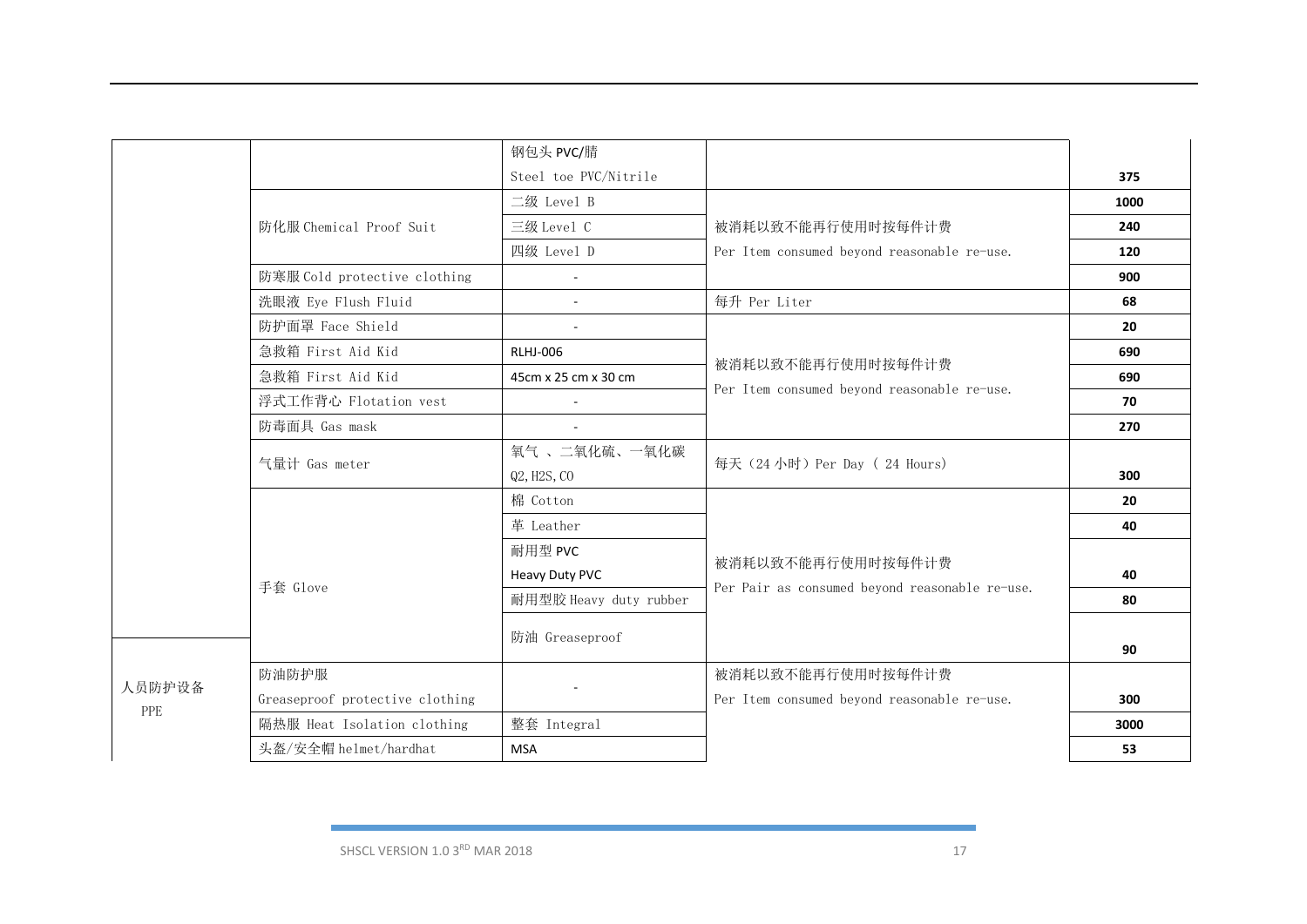| 防噪耳塞 Noise-proof ear Shield     |                                             | 120  |
|---------------------------------|---------------------------------------------|------|
| 正压式空气呼吸器 Positive               | 每天 (24 小时) Per Day (24 Hours)               |      |
| pressure air breathing appratus |                                             | 800  |
| 防护眼镜 Protective goggles         |                                             | 53   |
| 口罩 Respirator                   |                                             | 15   |
| 约筒呼吸器 Respirator Cartridge      | 被消耗以致不能再行使用时按每件计费                           | 750  |
| 安全带/安全索                         | Per Item consumed beyond reasonable re-use. |      |
| safety harness/lanyard          |                                             | 100  |
| 分体式雨衣 split-type raincoat       |                                             | 240  |
|                                 | 如严重 损坏/灭失, 按每件计费                            |      |
| 担架 stretcher                    | Per Item if significantly damaged/lost      | 1800 |

| 类别       | 次类                            | 项目                | 单位 (ITOPF 推荐)                               | 费率 人民币      |
|----------|-------------------------------|-------------------|---------------------------------------------|-------------|
| Category | Sub-category                  | Item              | Units(ITOPF recommended)                    | Rates (RMB) |
|          | 防静电油刮 Anti-static oil scoop   |                   | 被消耗以致不能再行使用时按每件计费                           | 38          |
| 其他 other |                               |                   | Per Item consumed beyond reasonable re-use. |             |
|          | 防静电油铲 Anti-static oil spade   |                   | 被消耗以致不能再行使用时按每件计费                           |             |
|          |                               |                   | Per Item consumed beyond reasonable re-use. | 38          |
|          | 可印刷的胶带 Banner tape            |                   | 每卷 Per reel                                 | 40          |
|          | 营帐 Camp                       | 5人 $5P$           | 每天 (24 小时) Per Day (24 Hours)               | 500         |
|          | 棉擦布 Cotton Rags               | 25kg              | 每袋 per bag                                  | 50          |
|          | 洗消站 Decontamination station   | 2-3 人/站 2-3p/unit | 每天 (24 小时) Per Day (24 Hours)               | 300         |
|          | 强力胶带 Duct tape                |                   | 每卷 per roll                                 | 64          |
|          | 防爆铜铲                          |                   | 被消耗以致不能再行使用时按每件计费                           |             |
|          | explosion proof copper shovel |                   | Per Item consumed beyond reasonable re-use. | 38          |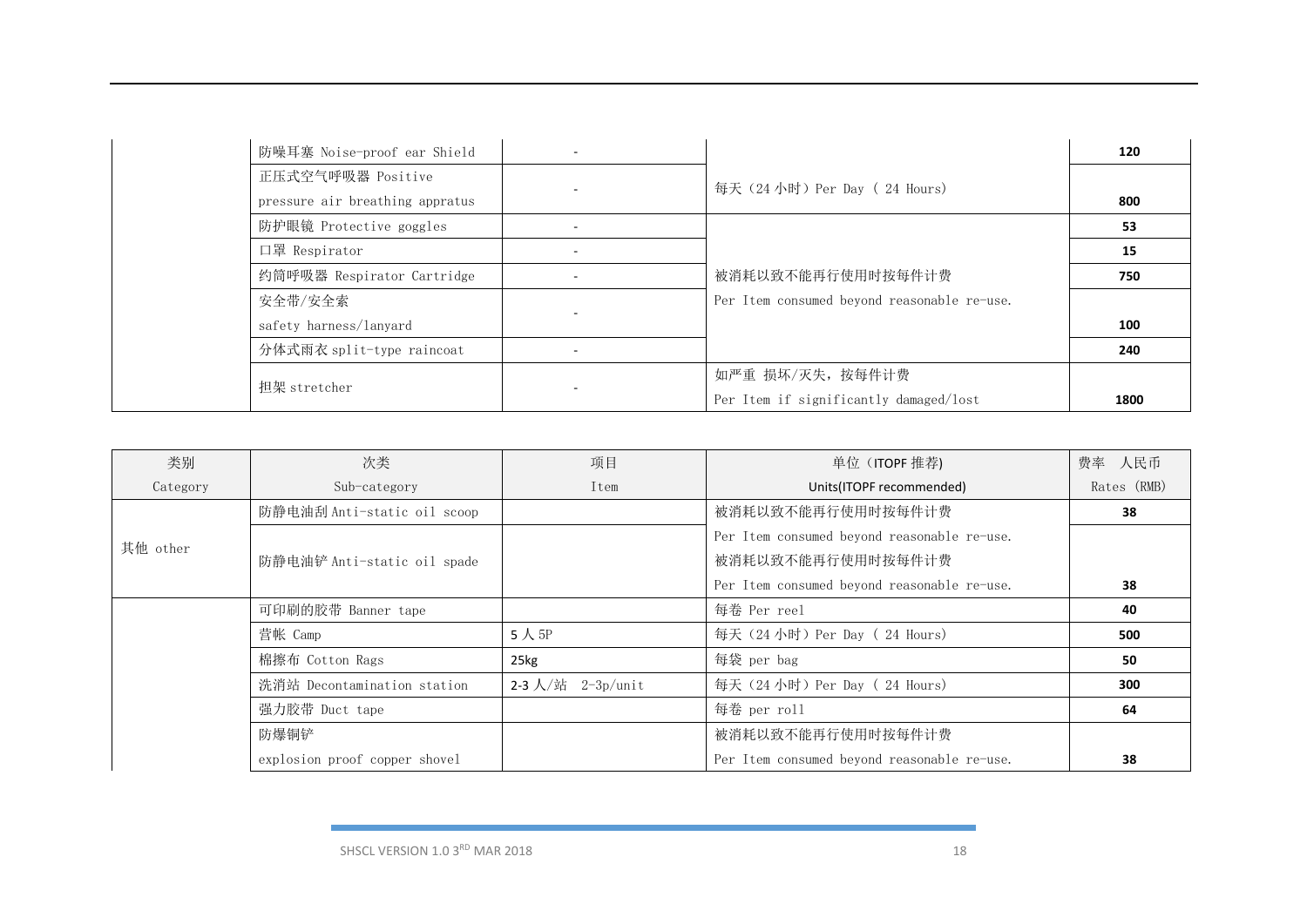| 防爆电筒                       | BW7100A              | 被消耗以致不能再行使用时按每件计费                           |     |
|----------------------------|----------------------|---------------------------------------------|-----|
| explosion proof flashlight |                      | Per Item consumed beyond reasonable re-use. | 75  |
| 火钩 fire hook               | 2m                   | 每个 each                                     | 30  |
| 垃圾袋 Garbage bag            |                      | 每卷 per roll                                 | 10  |
| 人员除杂站 (2-3)                |                      | 每天 (24 小时) Per Day (24 Hours)               |     |
| Person Decon station       |                      |                                             | 500 |
| 塑料袋 Plastic bag            |                      | 盒/卷 box/roll                                | 10  |
| 塑料桶 Plastic bucket         | 20升, 带盖 20L with lid | 每个 each                                     | 72  |
| 防水油布 Tarpaulin             | Each                 | 每块 each                                     | 10  |
| 洗衣粉 Washing powder         | 250 g                | 每袋 each bag                                 | 20  |
| 编织袋 Woven bag              | 60cm x 90 cm         | 每个 each                                     | 10  |

| 类别         | 次类                                | 项目               | 单位 (ITOPF 推荐)            | 费率 人民币      |
|------------|-----------------------------------|------------------|--------------------------|-------------|
| Category   | Sub-category                      | Item             | Units(ITOPF recommended) | Rates (RMB) |
|            | 溢油分散剂 oil dispersant              | GM <sub>2</sub>  | 使用时以每升计费 per liter used  | 30          |
| 分散剂        | 溢油分散剂 oil dispersant              | Fuken No.2       | 使用时以每升计费 per liter used  | 30          |
| Dispersant | 溢油分散剂 oil dispersant              | 传统型 conventional | 使用时以每升计费 per liter used  | 27          |
|            | 溢油分散剂 oil dispersant              | Sakerno          | 使用时以每升计费 per liter used  | 30          |
| 分散剂        | 生物分散剂 Biology dispersant          | Weipu Biology    | 使用时以每升计费 per liter used  | 100         |
| Dispersant | 泄露应急处理液                           |                  |                          |             |
|            | Emergency Leakage treatment fluid | <b>WP</b>        | 使用时以每升计费 per liter used  | 100         |

| 类别       | 次类                     | 项目            | 单位 (ITOPF 推荐)            | 人民币<br>费率   |
|----------|------------------------|---------------|--------------------------|-------------|
| Category | Sub-category           | tem           | Units(ITOPF recommended) | Rates (RMB) |
| 吸油材料     | 化学吸收剂 Chemical Sorbent | Sokerol FX-FG | 每千克 Per Kg               | 26          |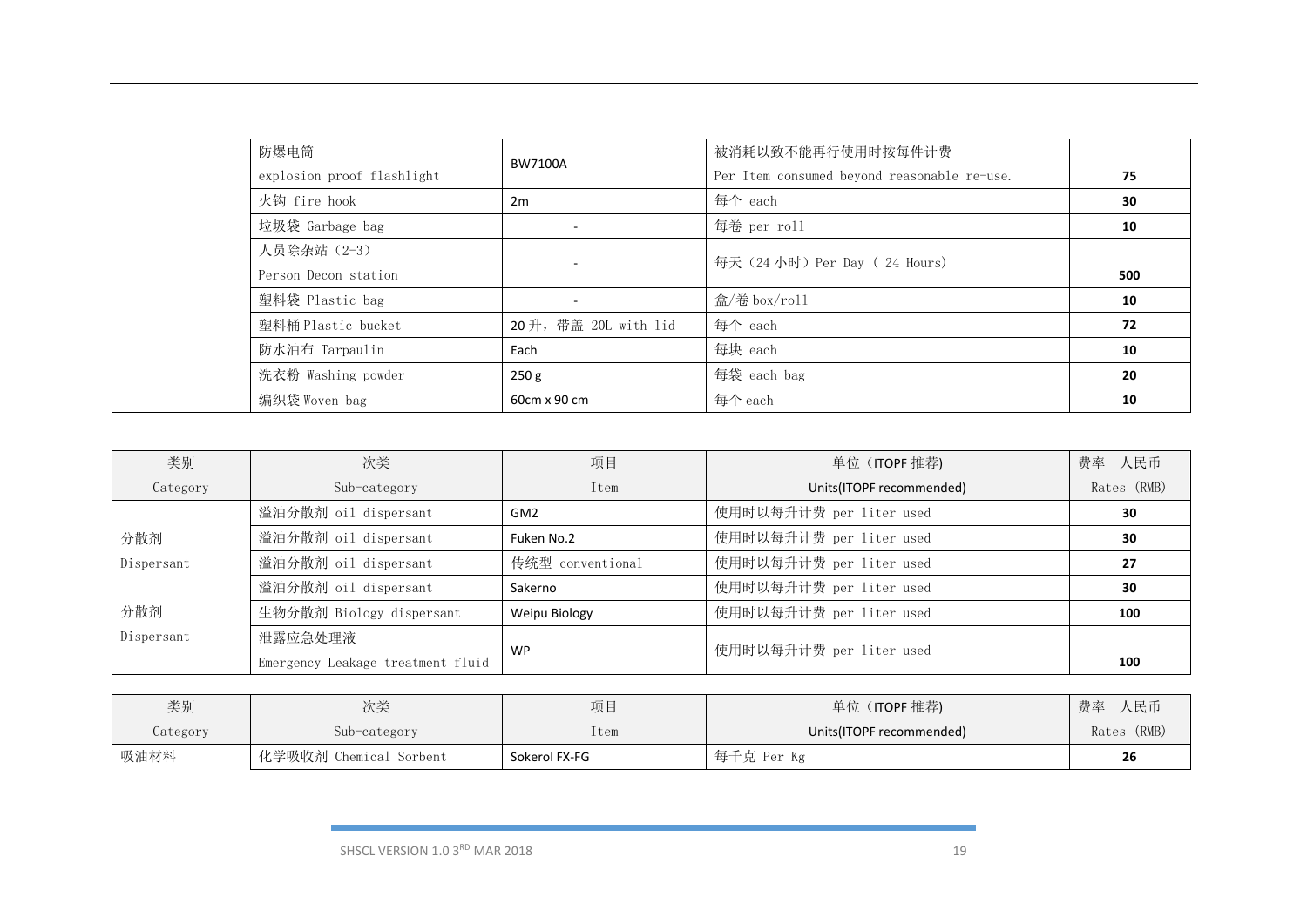| Sorbents | 吸油拖栏 Sorbent boom | XTL-Y220        | 每米 Per Meter           | 110 |
|----------|-------------------|-----------------|------------------------|-----|
|          | 吸油拖栏 Sorbent boom | XTL-220         | 每米 Per Meter           | 110 |
|          | 吸油毡 Sorbent mat   | PP <sub>1</sub> | 每 20 千克/袋 per 20kg box | 600 |
|          | 吸油毡 Sorbent mat   | PP <sub>2</sub> | 每 20 千克/盒 per 20kg box | 600 |
|          | 吸油毡 Sorbent mat   | PP <sub>5</sub> | 每 20 千克/盒 per 20kg box | 600 |
|          | 吸油绳 Sorbent rope  | XL200           | 每米 Per Meter           | 75  |

| 类别                   | 次类                                      | 型号                     | 单位 (ITOPF 推荐)                     | 费率 人民币      |
|----------------------|-----------------------------------------|------------------------|-----------------------------------|-------------|
| Category             | Sub-category                            | Model                  | Units(ITOPF recommended)          | Rates (RMB) |
|                      | 防爆高频电台/甚高频 Anti-explosion H.F radio/VHF | <b>MOTORROLA GP328</b> | 每天 (24小时) Per day (24 Hours)      | 200         |
| 通讯<br>Communications | 防爆高频电台/甚高频 Anti-explosion H.F radio/VHF |                        | 每天 (25小时) Per day (25 Hours)      | 200         |
|                      | 手机 Cell Phone                           |                        | 每天 (26小时) Per day (26 hours)      | Cost        |
|                      | 电台特高频/甚高频 Radio UHF/VHF                 |                        | 每天 (25小时) Per day (25 Hours)      | 200         |
|                      | 卫星电话 Satellite Phone                    |                        | 每分钟--应提供消费发票 Per minutes-invoiced | Cost        |

|          |                           |       |                                                                  | 费率<br>人民 |
|----------|---------------------------|-------|------------------------------------------------------------------|----------|
| 类别       | 次类                        | 型号    | 单位 (ITOPF 推荐)                                                    | 币        |
| Category | Sub-category              | Mode1 | Units(ITOPF recommended)                                         | Rates    |
|          |                           |       |                                                                  | (RMB)    |
|          | 客车, 5座 Passenger Car 5P   |       | 每天 (24 小时), 包括燃油和操作员 Per day (24hrs)including fuel and operator  | 1500     |
| 车辆       | 客车, 6座 Passenger Car 6P   |       | 每天 (24 小时), 包括燃油和操作员 Per day (24hrs) including fuel and operator | 1600     |
| Vehicles | 客车, 8座 Passenger Car 8P   |       | 每天 (24 小时), 包括燃油和操作员 Per day (24hrs) including fuel and operator | 1800     |
|          | 客车, 12座 Passenger Car 12P |       | 每天 (24 小时), 包括燃油和操作员 Per day (24hrs) including fuel and operator | 2000     |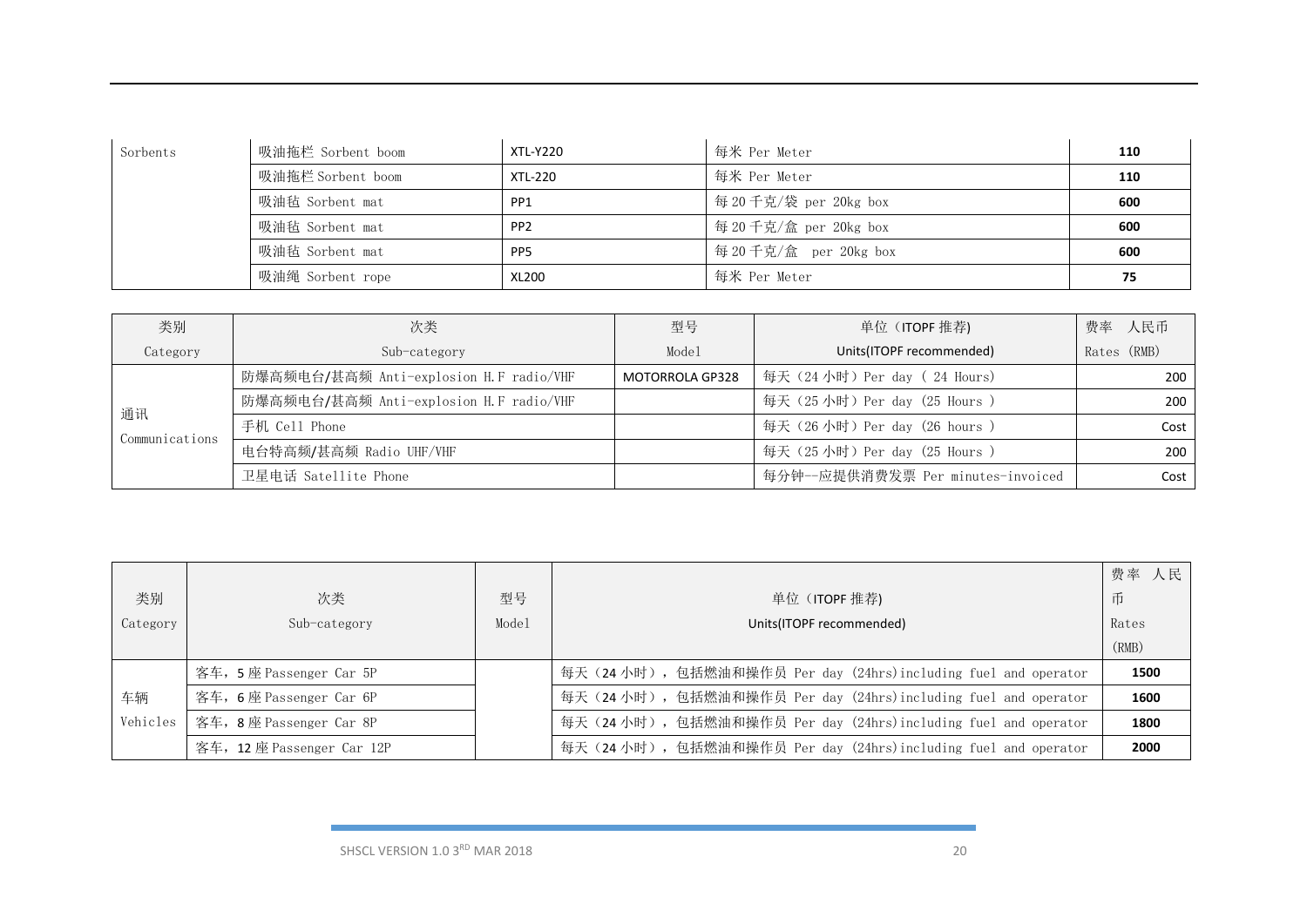| 客车, 20座 Passenger Car 12P                    |          | 每天 (24 小时), 包括燃油和操作员 Per day (24hrs) including fuel and operator | 2500 |
|----------------------------------------------|----------|------------------------------------------------------------------|------|
| 箱式货车 van                                     |          | 每天 (24 小时), 包括燃油和操作员 Per day (24hrs)including fuel and operator  | 1900 |
| $1.5 \mathop{\mathsf{H}}\nolimits(T)$        |          | 每天 (24 小时), 包括燃油和操作员 Per day (24hrs) including fuel and operator | 500  |
| 2 吨 (T)                                      |          | 每天 (24 小时), 包括燃油和操作员 Per day (24hrs) including fuel and operator | 800  |
| 3 吨 (T)                                      |          | 每天 (24 小时), 包括燃油和操作员 Per day (24hrs) including fuel and operator | 2000 |
| 5 吨 (T)<br>设备运输车                             |          | 每天 (24 小时), 包括燃油和操作员 Per day (24hrs) including fuel and operator | 2400 |
| 6吨 (T)<br>Equipment Transportation           | 标准车辆     | 每天 (24 小时), 包括燃油和操作员 Per day (24hrs)including fuel and operator  | 1800 |
| 8吨 (T)<br>Vehicles                           | Standard | 每天 (24小时), 包括燃油和操作员 Per day (24hrs)including fuel and operator   | 3000 |
| 10吨 (T)                                      | Vehicle  | 每天 (24 小时), 包括燃油和操作员 Per day (24hrs)including fuel and operator  | 2400 |
| 12 吨 (T)                                     |          | 每天 (24小时), 包括燃油和操作员 Per day (24hrs)including fuel and operator   | 3600 |
| 15 吨 (T)                                     |          | 每天 (24 小时), 包括燃油和操作员 Per day (24hrs)including fuel and operator  | 3000 |
| 3 吨 (T)                                      |          | 每天 (24 小时), 包括燃油和操作员 Per day (24hrs) including fuel and operator | 2800 |
| 污染物运输车<br>5 吨 (T)                            |          | 每天 (24 小时), 包括燃油和操作员 Per day (24hrs) including fuel and operator | 2900 |
| <b>Pollutant Transportation</b><br>8吨 (T)    |          | 每天 (24 小时), 包括燃油和操作员 Per day (24hrs) including fuel and operator | 3000 |
| Vehicles<br>12 吨 (T)                         |          | 每天 (24 小时), 包括燃油和操作员 Per day (24hrs)including fuel and operator  | 4200 |
| 长拖车 Trailer with long<br>15 吨 (T)<br>vehicle |          | 每天 (24 小时), 包括燃油和操作员 Per day (24hrs) including fuel and operator | 1250 |
| 铲车 Forklift<br>3.5 吨 (T)                     |          | 每小时, 包括燃油和操作员 Per hour including fuel and operator               | 200  |
| 5 吨 (T)<br>铲车 Forklift                       |          | 每小时, 包括燃油和操作员 Per hour including fuel and operator               | 250  |
| 3 吨 (T)<br>吊车 Crane                          |          | 每小时, 包括燃油和操作员 Per hour including fuel and operator               | 250  |
| 吊车 Crane<br>5 吨 (T)                          |          | 每小时, 包括燃油和操作员 Per hour including fuel and operator               | 300  |
| 8吨 (T)<br>吊车 Crane                           |          | 每小时, 包括燃油和操作员 Per hour including fuel and operator               | 375  |
| 25 吨 (T)<br>吊车 Crane                         |          | 每小时, 包括燃油和操作员 Per hour including fuel and operator               | 600  |
| 仓库台架式吊车 warehouse gantry crane               |          | 每天 (24 小时), 包括燃油和操作员 Per day (24hrs) including fuel and operator | 900  |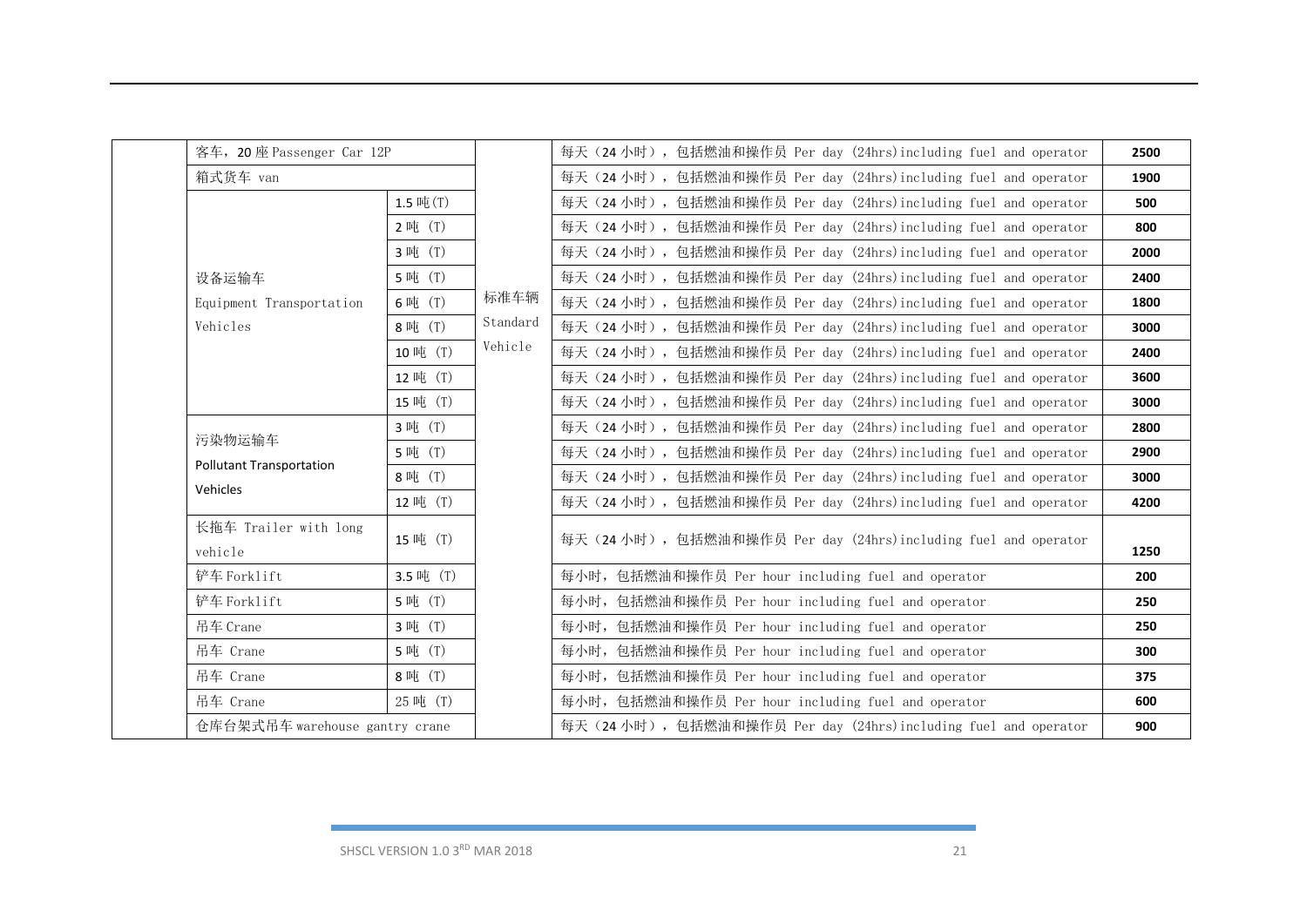| 类别<br>Category    | 次类<br>Sub-category                        | 型号<br>Model | 单位 (ITOPF 推荐)<br>Units(ITOPF recommended)    | 率<br>成<br>加<br>Percentage<br>mark-up |
|-------------------|-------------------------------------------|-------------|----------------------------------------------|--------------------------------------|
|                   | 费用 Fees   运营费 Overhead                    | $\pm$ n/a   | 加成率 Percentage mark-up                       | 15%                                  |
| 费用 Fees   税 Taxes |                                           | $\pm$ n/a   | 根据法律义务 As per legal obligation               |                                      |
| 费用 Fees           | 管理费 Management fee                        | $\n  π/a\n$ | 加成率 Percentage mark-up                       | 15%                                  |
| 费用 Fees           | 应急入坞/靠泊费 Emergency dockage / berthing fee | $\n  π/a\n$ | 实报实消, 以实际消费发票为依据结算 Actual cost (as invoiced) |                                      |
| 费用 Fees           | 法律咨询 Legal consulting                     | $\pm$ n/a   | 加成率 Percentage mark-up                       | 10%                                  |

## 费率条款:

### Rate Sheet Terms:

客户通过上海晟潼林船舶有限公司(以下简称潼林船舶)要求防污染单位提供服务,双方签订本协议。不论防污染单位作出的费用估算如何, 客户同意据此费率表价格条款支付费用

Customer's request for Shanghai Highwoods Ship Co., Ltd (SHSCL) to perform services constitutes an agreement to pay for those services under the Personnel, Equipment and Material Terms of this Price List, regardless of any estimates provided by SHSCL.

收费以最新公布的费率表为准。对于包括但不限于因超出防污染单位所能控制的情形而导致的燃油、保险等项目的预期之外的成本上升,可 能在当前公布的费用上征收附加费。

Charges will be based on the most current published Price List. Surcharges may apply to cover unanticipated cost increases for Items, including but not limited to fuel and insurance, resulting from circumstances beyond the control of SHSCL.

对于没有与潼林船舶事先签署协议的客户,一旦发生事故而要求提供应急服务时,潼林船舶最低收取 20000 元的费用。预估超过最低服务费 的费用也要提前支付。

Customers without a pre-existing SHSCL contract, a minimum charge of 20,000 RMB to be paid at time of call out applies to Emergency Response services. Any charges for services estimated to exceed the minimum are also payable in advance.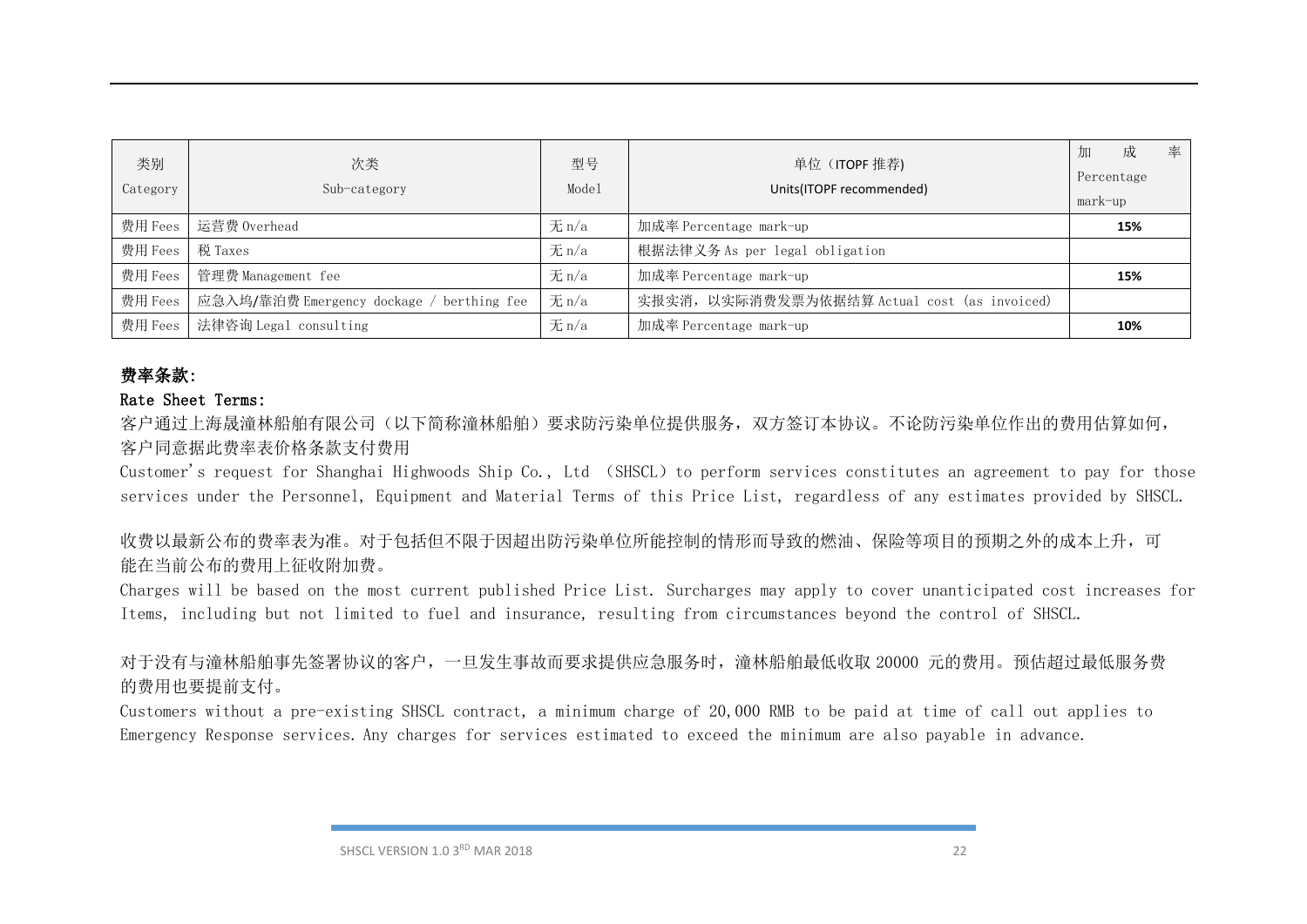费用在10 天内结算完毕,除非客户事先与潼林船舶另行达成书面协议。开票日10 天后,余额仍未结算视为违约,将按每月1.5%的费率计息. Rates are based upon net 10 day payment terms unless otherwise agreed by prior written contract with SHSCL. Balances that are outstanding more than ten (10) days after the invoice date shall be deemed delinquent and shall earn interest at the rate of 1.5% per month.

船舶计费时间从 0:00-24:00, 收费单位按日历日计算, 不足一天按一天计费。所有围油栏, 不论新旧, 一旦严重损害无法修复, 由潼林船舶 更换,新围油栏费用以成本加 15%成本的标准向客户收取,包括运费和其他费用。

Vessels charge from 0000 hours to 2400 hours as a unit, basic charge is a unit rates. All boom/equipment whether new or used, that is damaged beyond repair shall be replaced by SHSCL with new one at Customer's expense at cost plus 15%, including freight and other expenses.

除非客户事先与潼林船舶另行达成书面协议,人民币与美元结算汇率按一美元兑换 6 元人民币

The exchange Rates was fixed (one USD equal to six RMB),unless another agreement to exchange rate was confirmed by SHSCL.

## 人员条款 Personnel Terms

1. 应急服务最低条件是每人 4 小时,除非离办公场所超过 80 千米的项目每天要求最低 8 小时的服务。 Minimum call out is 4 hours per person, except for projects over 80 kilometers from office location require 8-hour daily minimum.

#### 2. 费率取决于以下因素:

Rates are subject to the following:

a. 工作日: 正常工时 (Straight Time, DR=日工资) 以 08: 00-16: 00 期间的小时数 收费: 加班时间 (OT=日工资的 1.5 倍) 以 0: 00 -08: 00 , 16: 00 - 24: 00 期间的小时数收费; Weekdays: 0800 to 1600 hours charged at Straight Time (DR = Day Rate); 1600 to 2400 hours and 0000 to 0800 hours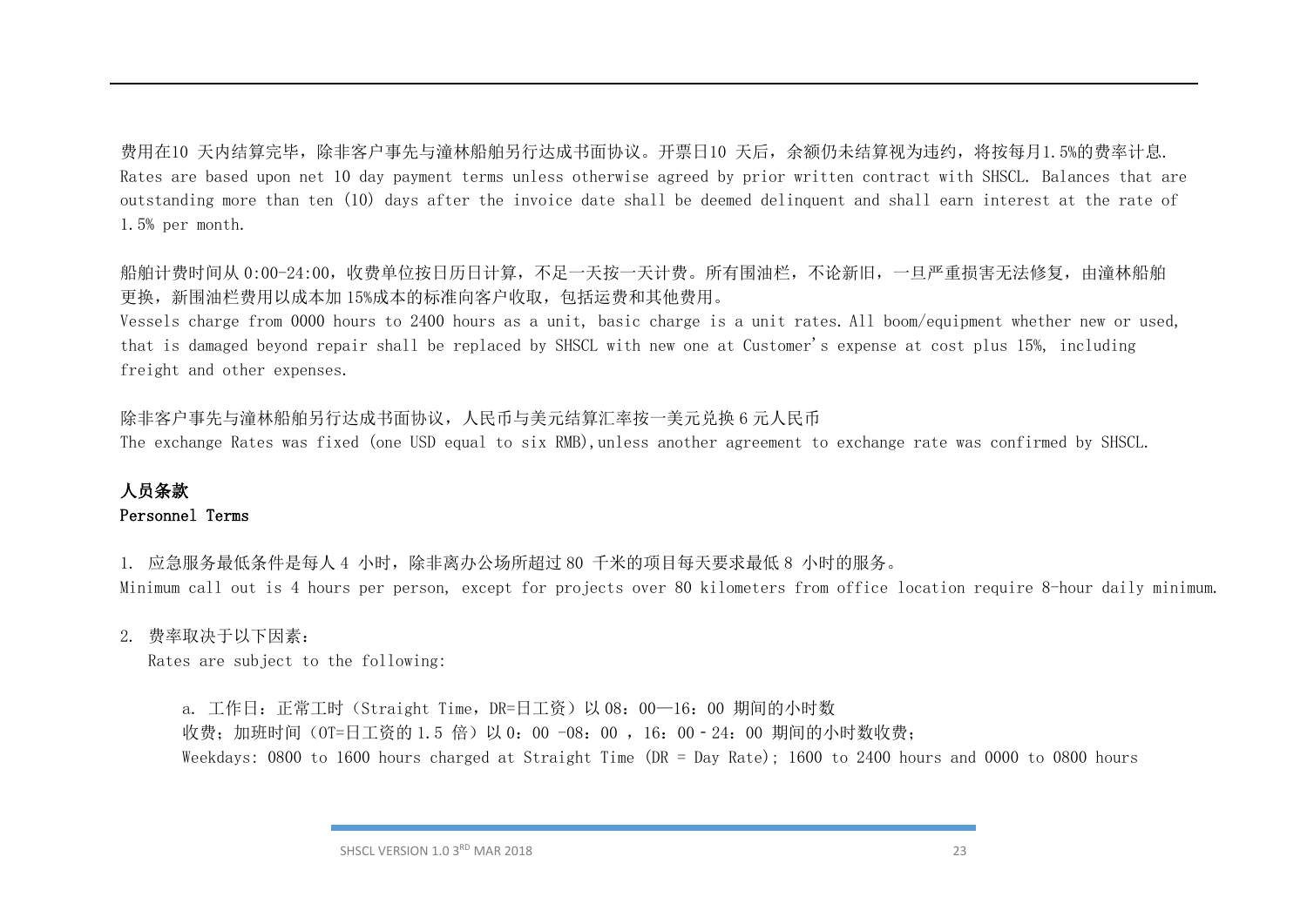charged at Overtime (OT =  $1\frac{1}{2}$  times the Day Rate); b. 星期六、星期天:所有工时按日工资的 2 倍收费。 Saturday, Sunday: All time charged at 2 Times the Day Rate c. 法定节假日: 所有工时按 3 倍日工资计算(日工资的三倍) Public Holidays: All time charged at Three Times(3 times the Day Rate) d. 节假日包括以下日期:待定 The following are included holidays: PRC Published Public Holidays e. 不论时间,不论客户,不论服务小时数,上述费率一律适用。休息不足 8 小时后作业的工时要计算,工时计算截止于下次休息之前。 The above Rates are applied regardless of the number, of hours worked for any Client on any particular day. Rates for hours subsequent to a break of less than 8 hours are calculated, as continuous to hours prior to break.

3. 所有项目相关人员,包括会计、行政、支持、后勤和管理人员,不论是在作业现场、潼林船舶办公场所,还是在支持点,都一律按以上标准 收取费用。不论全职、兼职还是第三方劳动用工,所有人员均按上述标准收费,除非以上人员由明确转包的服务合同提供。远程作业的劳工 价格和应用通用工资的项目可要求收取附加费。

All project specific personnel, including accounting, administrative, personnel support, logistics and management, whether on site, at SHSCL offices, or at support locations, are chargeable per the above rates. All personnel are charged according to the above rates, regardless of fulltime, part-time or third party labor source status, unless provided as part of a specified subcontracted service. Labor rates for remote sites and prevailing-wage projects may require a surcharge.

4. 收费时间从设备和人员调配开始计算,在服务完成(包括将设备和人员运回操作中心及任何必要的撤离行动)之时终止。人员时间以所有人 员每半小时为基准累积收费。派遣人员时, "门到门"的所有小时数都要收费, 人员派遣所在地包括但不限于潼林船舶办公场所、人员家庭 住所、酒店或其他适用的工作场所。待命服务客户的人员按每 24 小时为时间周期收取 8 小时费用。

Time charges begin with equipment and personnel mobilization activities. Time charges terminate at the conclusion of the services, which includes transportation of equipment and personnel back to operations centers and any necessary demobilization activities. Personnel time is charged in half-hour increments for all personnel. All hourly rates will be charged Portal-to- Portal from the location of personnel when dispatched; including but not limited to SHSCL. Office, personnel home, hotel or other jobsite as applicable. Personnel on standby for Customer will be charged at 8 hours per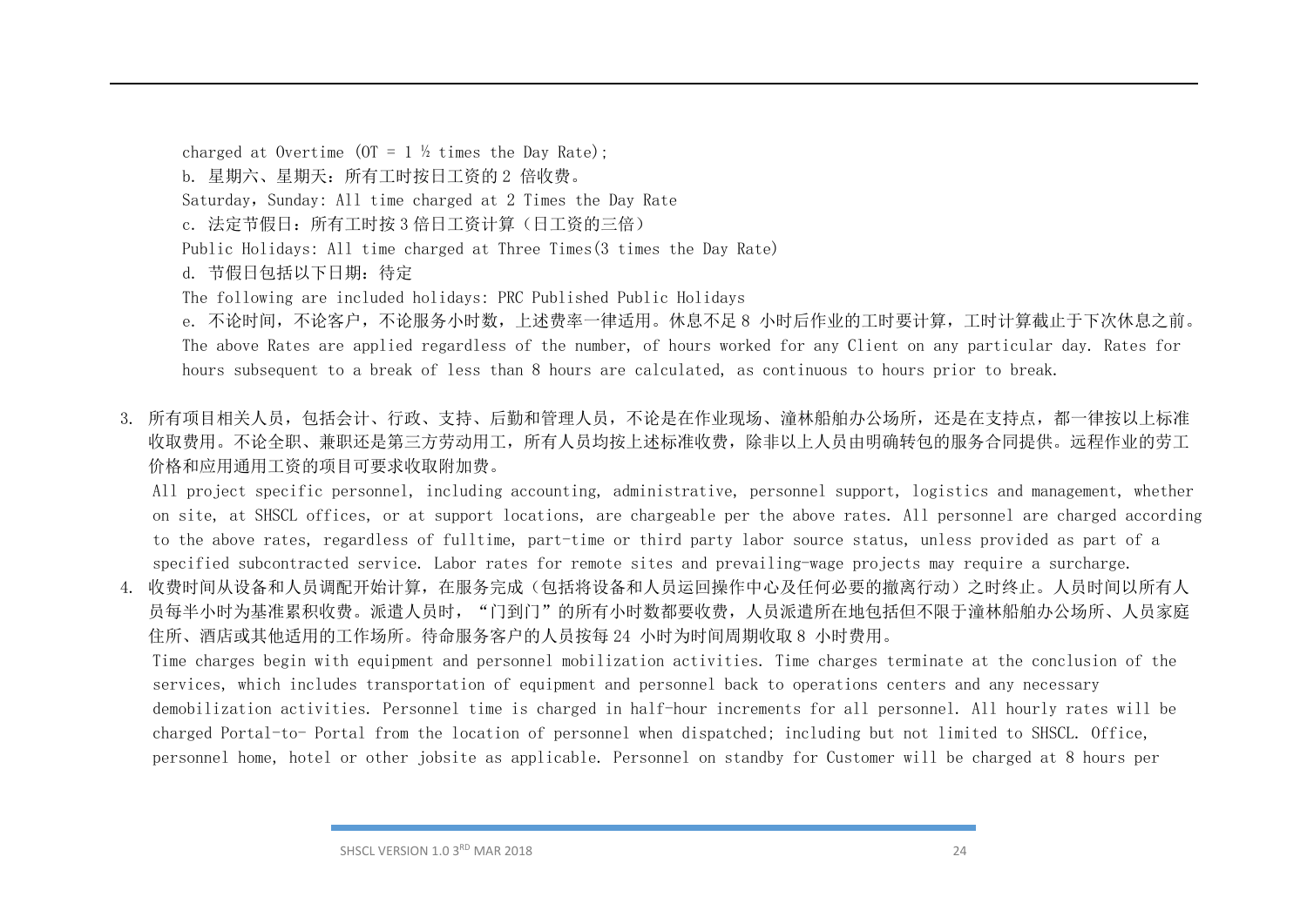24-hour period.

- 5. 所有应急响应人员,不论在现场、支持点还是往返于现场或支持点的人员,其交通及相应成本,都以成本加 15%成本收费。 Transportation and any incidental costs for all emergency response personnel, both on site, at support locations and traveling to and from the site or support locations, are charged at cost plus 15%.
- 6. 大都市区域, 餐费每人每天收 16 美元; 住宿费按双人间标准每人每天收 100 美元; 远距离地区及费用较高地区的费率待定。 Per Diem charges for food in metropolitan areas are \$16.00 per person per day. Typical per diem rate for lodging, based on double occupancy, are \$100.00 per person per day. Rates for premium areas and remote sites to be determined.

### Equipment Terms: 设备条款:

- 1. 潼林船舶不单独出租设备。所有设备均仅由潼林船舶人员控制、操作。潼林船舶派往现场的所有设备均处于可操作状态。额外向客户收费的 组件,包括但不限于多节软管、防爆装置、专用工具或配件、减震设备及催化转化器等。 SHSCL does not rent equipment in a bare condition. All equipment shall be operated and controlled by SHSCL personnel only. All equipment sent to site by SHSCL shall be in a basic operating condition. Additional components charged to customer include, but are not limited to, multiple hose lengths, blast shields, special tools or fittings, specialty connections; noise abatement, catalytic converters etc.
- 2. 除非另有说明,设备价格不包括燃油费、操作人或动员费用。非以里程计算的设备(包括车辆及非车辆设备和船舶)操作所消耗的燃油费, 将按成本加 15%成本收费。

Equipment prices do not include fuel, operator or mobilization unless otherwise stated. Fuel consumed in non-mileage related operation of equipment, including vehicle and non-vehicle equipment and vessels, will be charged at cost plus 15%.

3. 法规许可和环保费(HP 费、BTU 费等)将以设备及使用设备时间为基数预估,加一点五成收 费。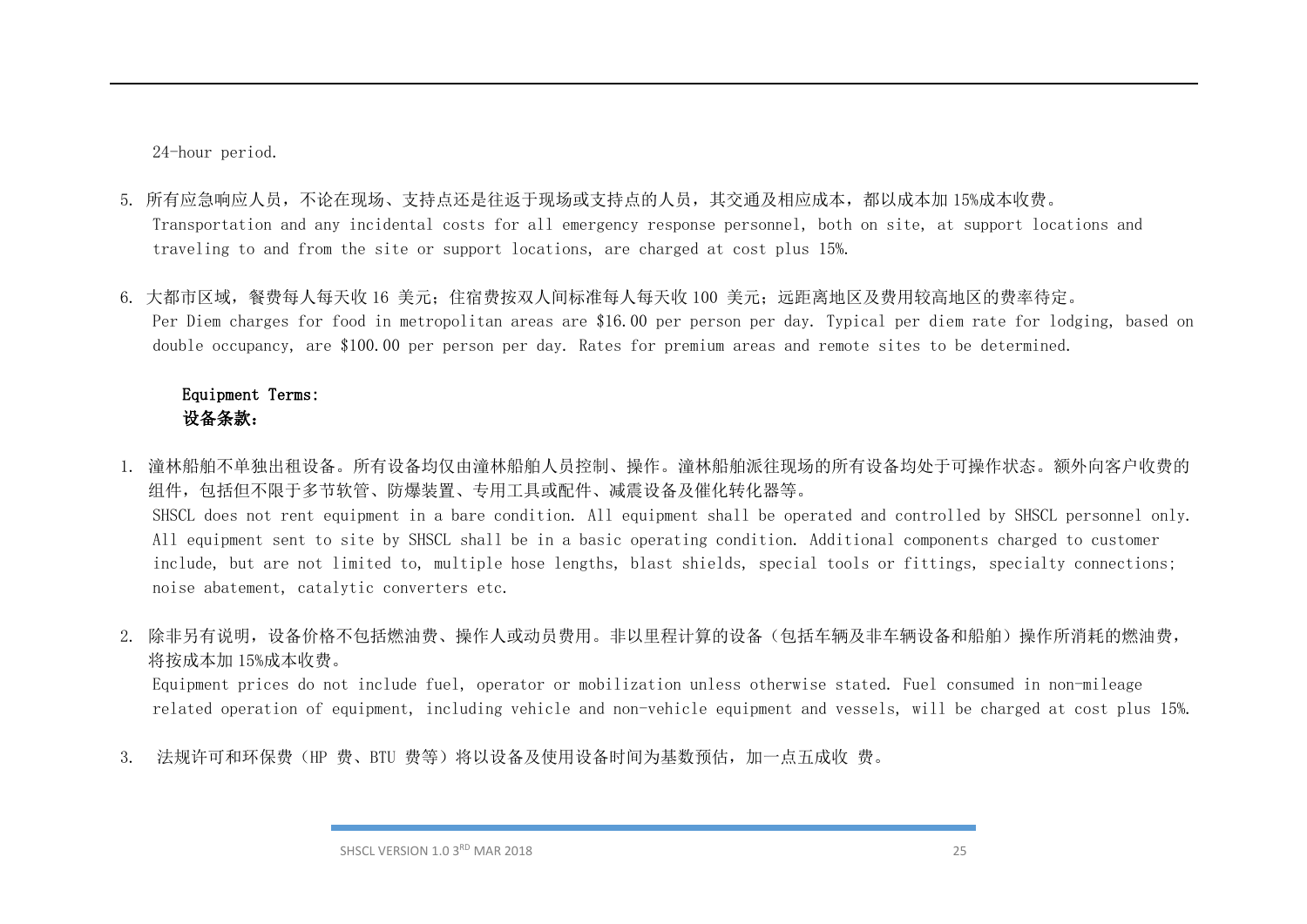Regulatory permits and environmental fees (HP Fees, BTU Fees; etc) shall be assessed at cost plus 15% based upon the equipment and duration of such unit.

4. 工时以"门到门"的方式计算,除非另有规定,包括从潼林船舶办公场所或操作中心的设备调遣开始发生的任何滞期时间,也包括现场作 业的所有工时。

Time charges are calculated portal to portal, including any demurrage beginning with equipment mobilization activities from the SHSCL office or operations center unless otherwise specified, including all time at the site.

5. 工时收费一直持续至作业完工,包括将设备运回至潼林船舶办公场所或操作中心并完 成所有必要的撤离工作(包括处理、清洁、维修、更 换并/或将修好的设备运回潼林船舶)

Time charges terminate at the conclusion of the operation, which includes transportation of equipment back to SHSCL office or operations center and completion of any necessary demobilization activities, including disposal, cleaning, repair, replacement and/or delivery to SHSCL of restored equipment.

6. 收费以 24 小时作业为基准。

Day rates are based on 24 hours of operation.

7. 要求提供但未使用的设备,自设备调出直至运回基地,均要向客户收费。

Customers will be charged for unused requested equipment until released and returned to base.

8. 价格表上没有列明的设备将按成本(包括租赁、保险、运输、燃油等成本)加两成收费。

Equipment not specified on the Price List will be charged at cost (including rental,insurance,freight, fuel, etc.)plus 20%. 9. 除了支付租赁费外,因必要清洗或维修使所有设备恢复至服务(正常磨损除外)时同样的状态所发生的费用,客户同意按照费率表付给潼林

船舶。

In addition to payment of rental charges, Customer agrees to pay SHSCL, In accordance with rates contained in this Price list, for any cleaning or repairs necessary to return all equipment to the same condition as at the commencement of service's (with the exception of normal wear and tear).

10. 清污处理过程中产生的任何废物所发生的所有交通费,均由客户支付。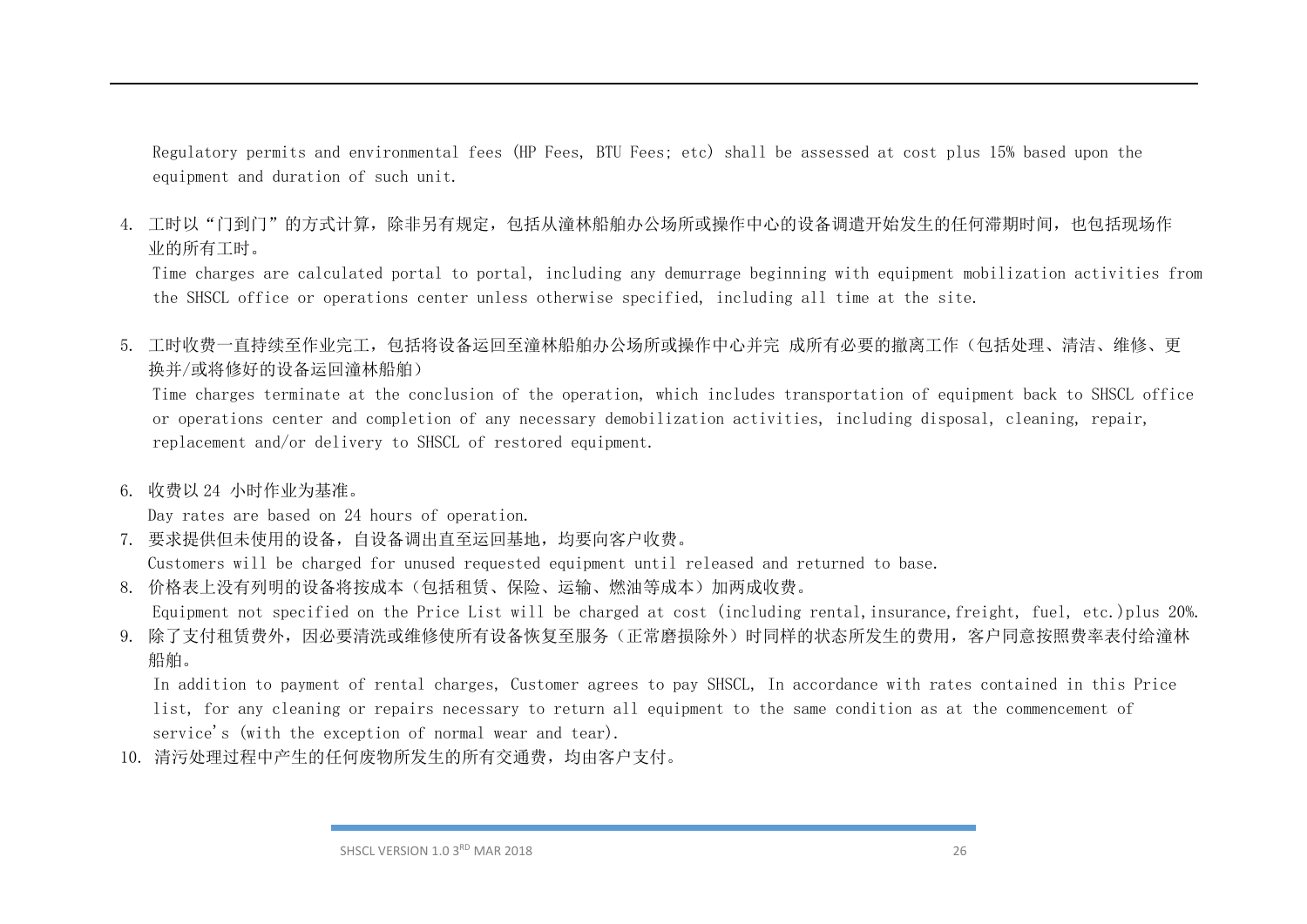Customer is responsible for the payment of all transportation and disposal charges for any waste generated during cleaning. 11. 仅潼林船舶或其分包商才能利用其拥有的、租赁的或由潼林船舶分包的所有设备,执行任何清污作业和无害化处理。

- Only SHSCL or its subcontractors shall perform any cleaning and decontamination operations on all equipment owned, rented or subcontracted by SHSCL.
- 12. 如果潼林船舶认定设备无法恢复到此前提供服务的状态,那么客户应按成本加 15%成本的标准支付所有费用,包括运费及因潼林船舶更换 生的其他费用。

If SHSCL determines that equipment cannot be returned to the condition it was in at the commencement of the services, Customer shall pay for all costs at cost plus 15%, including freight and other expenses incurred by SHSCL to replace this equipment.

13. 所有围油栏,不论新旧,一旦严重损害无法修复,由潼林船舶更换,新围油栏费用以成本加 15%成本的标准向客户收取,包括运费和其 他费用。

All boom, whether new or used, that is damaged beyond repair shall be replaced by SHSCL with new boom at Customer's expense at cost plus 15%, including freight and other expenses.

- 14. 比如履带式和绳式收油机,必须结合收油种类和数量定期更滑收油载体。收油载体按包括运费的成本加 15%成本收费。 Skimmers such as belt and rope type must have the skimming medium changed periodically dependent on oil type and quantity. Charge for medium is cost including freight plus 15%.
- 15. 船舶的标准配备按照实际使用数量进行收费。溢油回收船待命按公布的标准费率的 65%执行, 辅助船待命按公布的标准费率的 50%执行。 The Equipment on board of vessel will be charged as per actual use. Oil Spill Recovery Ship's Standby Rates will be 65% of the published Rates. Auxiliary Ship's Standby Rates will be 50% of the published Rates.

#### 材料和供应条款:

#### Materials and Supplies Terms:

1. 不论是否计入每日报告,所有材料、物资都要收费。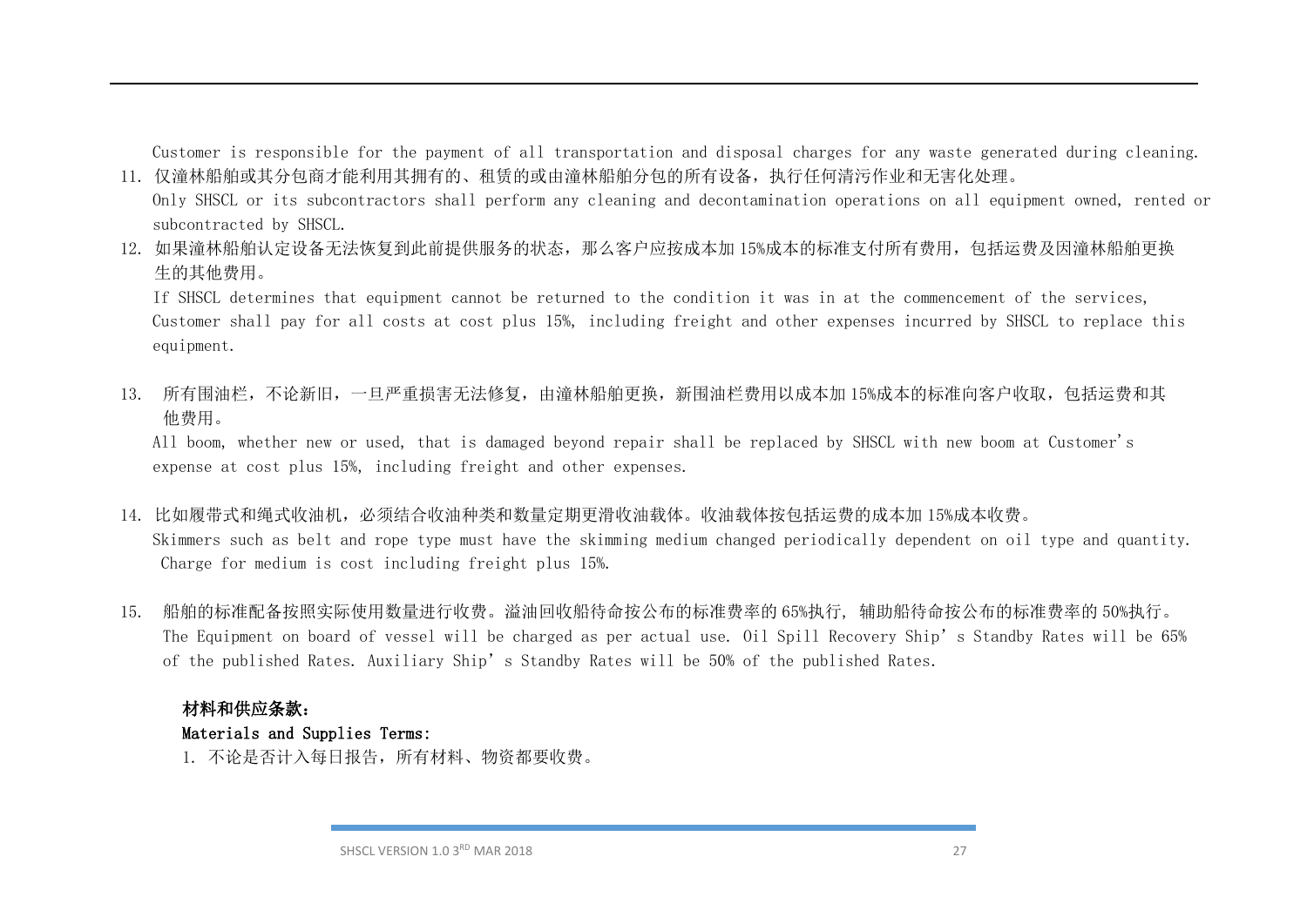All materials and supplies utilized, whether listed in daily reports or not, are chargeable.

2. 未列入价格表中的任何材料、物资,包括消耗品和第三方服务发票,都按成本加 15%成本收费。

Any materials or supplies not listed on Price List, including expendables and third-party invoices for services, charged at cost plus 15%.

3. 废物处理作业由业经审批的服务商进行。潼林船舶将协助客户找到废物处理设施方案,并提供报价。然而,这并不构成转责,指定 "处理设施"的责任全由客户承担。对任何废物(危险品、危害性或无危害性物品),潼林船舶将不具有任何所有权。

Waste disposal are based on meeting approved providers. SHSCL will assist Customer in identifying disposal facility options and provide price quotes. However, this does not constitute a referral and it is the sole responsibility of the Customer to designate the ' disposal facility. SHSCL will not take title to any wastes: dangerous, hazardous or nonhazardous.

4. 个人防护设备(PPE)的更换次数取决于工作区域的实际情形。人员作业时,个人防护设备应定期定时更换,确保作业操作符合员 工防护安全惯例。个人防护设备种类:

The number of change-outs of Personal Protective Equipment (PPE) are based on conditions occurring in the work area. PPE shall be changed at a frequency that conforms to safety practices to prevent exposure to employees during the work activity. PPE categories:

a. D 级: 防护服/工作服、钢头靴、安全眼镜、防护手套、安全帽及安全背心等

Level D: Coveralls/Uniform, Steel Toe Boots, Safety Glasses, Work Gloves, Hard Hat and Safety Vest as applicable b. C 级:C 级加强版,一次性 Tyvek 防护服,全脸或半脸呼吸器(不包括保护套)

Level C: Level D plus, Disposable Tyvek, Full Face or Half Face Respirator (excluding cartridges)

B 级: C 级加强版, 提供空气和应急空气瓶或自给式空气呼吸器(SBCA, 提供的空气设备包括面罩、30 米的空气供应管、空气、空气 瓶阀门和应急空气瓶或自给式空气呼吸器)

Level B: Level C plus supplied air and egress air bottle or SBCA (Supplied air equipment includes mask; 30m air supply hose, supplied air, bottle manifold and egress bottle or SBCA)

C. A 级:根据具体项目请求和要求报价。

c. Level A: Quoted per specific project requests and requirements